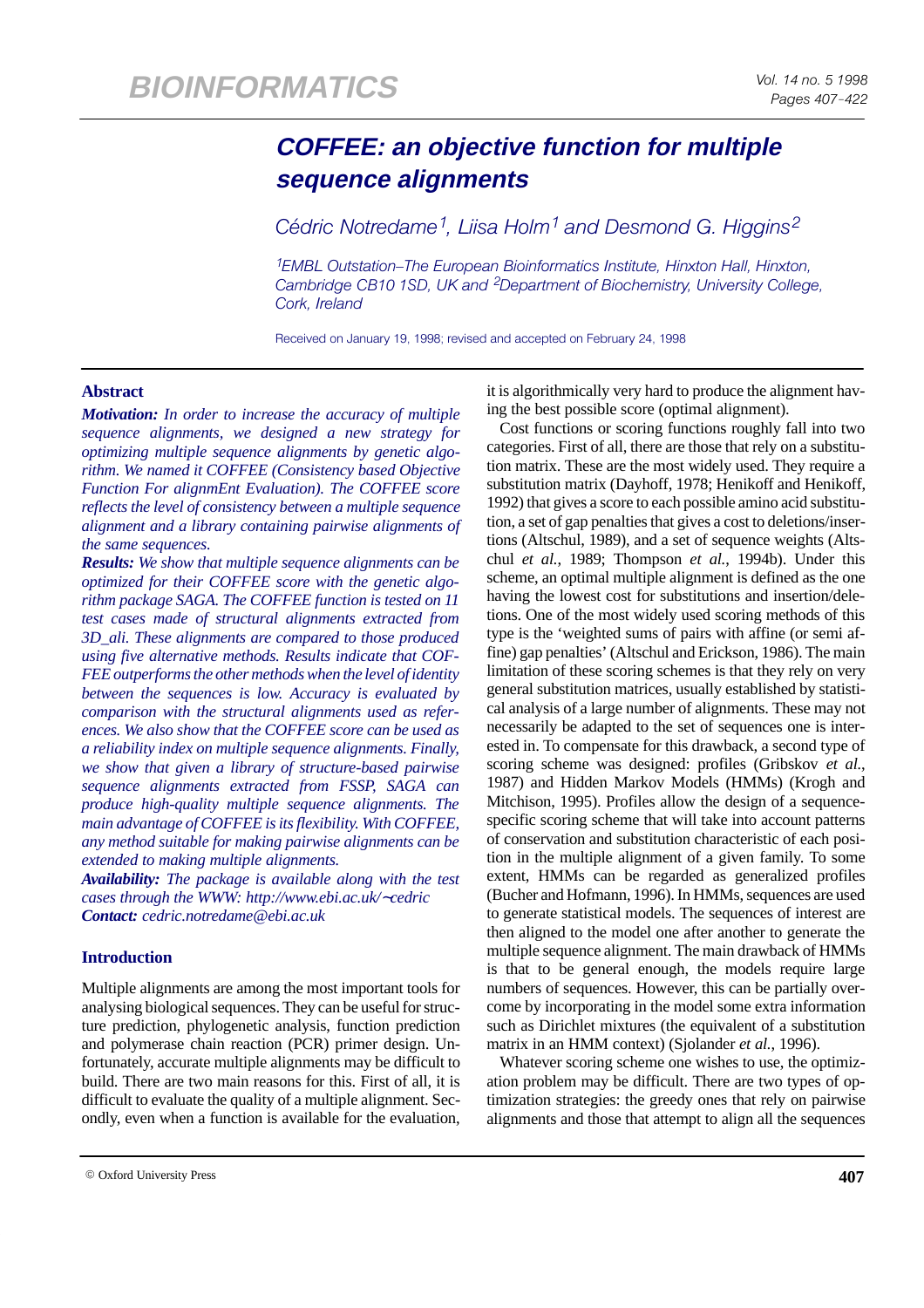simultaneously. The main tool for making pairwise alignments is an algorithm known as dynamic programming (Needleman and Wunsch, 1970) and is often used for optimizing the sums of pairs. The complexity of the algorithm makes it hard to apply it to more than two sequences (or two alignments) at a time. Nevertheless, it allows greedy progressive alignments as described by Feng and Doolittle (1987) or Taylor (1988). In such a case, the sequences are aligned in an order imposed by some estimated phylogenetic tree. The alignment is called progressive because it starts by aligning together closely related sequences and continues by aligning these alignments two by two until the complete multiple alignment is built. Some of the most widely used multiple sequence alignment packages like ClustalW (Thompson *et al.*, 1994a), Multal (Taylor, 1988) and Pileup (Higgins and Sharp, 1988) are based on this algorithm. They have the advantage of being fast and simple, as well as reasonably sensitive. Their main drawback is that mistakes made at the beginning of the procedure are never corrected and can lead to misalignments due to the greediness of the strategy. It is to avoid this pitfall that the second type of methods have been designed. They mostly involve aligning all the sequences simultaneously. For the sums of pairs, this is a difficult problem that has been shown to be NP-complete (Wang and Jiang, 1994). However, using the Carrillo and Lipman (1988) algorithm implemented in the Multiple Sequence Alignment program MSA (Lipman *et al.*, 1989), one can simultaneously align up to 10 sequences. Other global alignment techniques using the sums of pairs cost function involve the use of stochastic heuristics such as simulated annealing (Ishikawa *et al.*, 1993a; Godzik and Skolnik, 1994; Kim *et al.*, 1994), genetic algorithms (Ishikawa *et al.*, 1993b; Notredame and Higgins, 1996) or iterative methods (Gotoh, 1996). Simulated annealing can also be used to optimize HMMs (Eddy, 1995).

The stochastic methods have two main advantages over the deterministic ones. First of all they have a lower complexity. This means that they do not have strong limitations on the number of sequences to align or on the length of these sequences. Secondly, these methods are more flexible regarding the objective function they can use. For instance, MSA is restricted to an approximation of the sums of pairs using semi-affine gap penalties (Lipman *et al.*, 1989) instead of the natural ones shown to be biologically more realistic (Altschul, 1989). This is not the case with simulated annealing (Kim *et al.*, 1994). The main drawback of stochastic methods is that they do not guarantee optimality. However, in some previous work, we showed that with the Sequence Alignment Genetic Algorithm (SAGA), results similar to MSA could be obtained (Notredame and Higgins, 1996). We also showed that the package was able to handle test cases with sizes much beyond the scope of MSA. The robustness of SAGA as an optimizer was confirmed by results obtained

on a different objective function for RNA alignment (Notredame *et al.*, 1997) and motivated our choice to use SAGA for optimizing the new objective function described here.

The main argument for aligning all the sequences simultaneously instead of making a greedy progressive alignment is that using all the available information should improve the final result. However, one limitation of such methods is that regions of low similarity may induce some noise that will weaken the signal of the correct alignment (Morgenstern *et al.*, 1996). In order to avoid this, one would like a scheme that filters some of the initial information and allows its global use. The approach we propose here is an attempt to do so. The underlying principle is to generate a set of pairwise alignments and look for consistency among these alignments. In this case, we define the optimal multiple alignment as the most consistent one and produce it using the SAGA package.

The idea of using the consistency information in a multiple sequence alignment context is not new (Gotoh, 1990; Vingron and Argos, 1991; Kececioglu, 1993). In his scheme, Gotoh (1990) proposed the identification of regions that are fully consistent among all the pairwise alignments. These regions are used as anchor points in the multiple alignment, in order to decrease complexity. A similar strategy was described by Vingron and Argos (1991), allowing the computation of a multiple alignment from a set of dot matrices. Although very interesting, these methods had several pitfalls, including a sensitivity to noise (especially when some sequences are highly inconsistent with the rest of the set) and a high computational complexity. The work of Kececioglu (1993) bears a stronger similarity to the method we propose here. Kececioglu directly addressed the problem of finding a multiple alignment that has the highest level of similarity with a collection of pairwise alignments. Such an alignment is named 'maximum weight trace alignment' (MWT), and its computation was shown to be NP-complete. An optimization method was also described, based on dynamic programming and limited to a small number of sequences (six maximum).

More recently, a method was described that allows the construction of a multiple alignment using consistent motifs identified over the whole set of sequences by a variation of the dynamic programming algorithm (Morgenstern *et al.*, 1996). This algorithm should be less sensitive to noise than the one described by Vingron and Argos, but its main drawback is that it does rely on a greedy strategy for assembling the multiple alignment.

An important aspect of multiple sequence alignment often overlooked is estimation of the reliability. Since all the alignment scoring functions available are known to be intrinsically inaccurate, identifying the biologically relevant portions of a multiple alignment may be more important than increasing the overall accuracy of this alignment. A few tech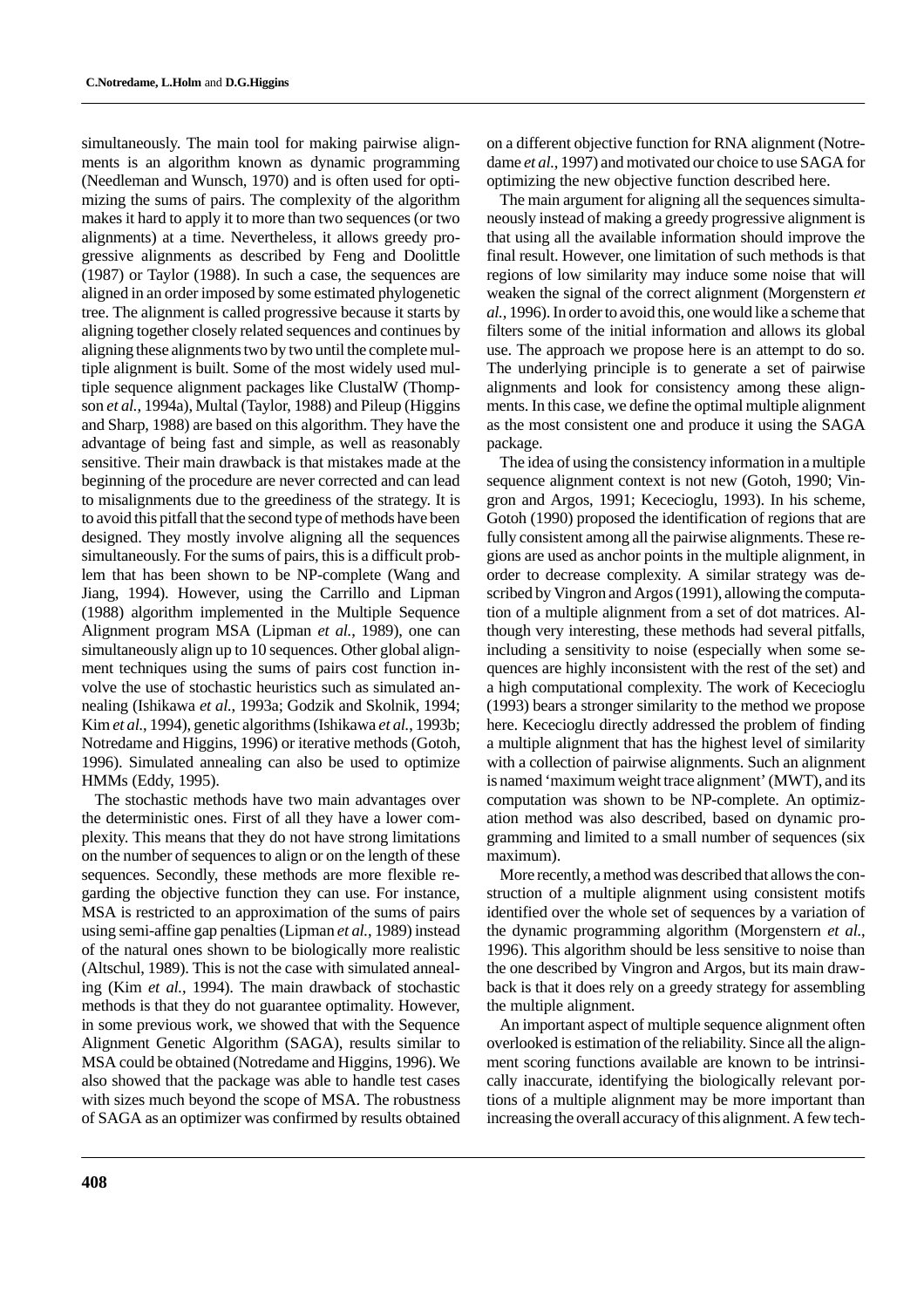niques have been proposed to identify accurately aligned positions in pairwise (Vingron and Argos, 1990; Mevissen and Vingron, 1996) and multiple sequence alignments (Gotoh, 1990; Rost, 1997). We show here that our method allows a reasonable estimation of a multiple alignment local reliability. The measure we use for reliability is in fact very simple and could easily be extended much further to incorporate other methods such as the one described by Mevissen and Vingron (1996).

## **Methods**

The overall approach relies on the definition of an objective function (OF) describing the quality of multiple protein sequence alignments. Given a set of sequences and an 'allagainst-all' collection of pairwise alignments of these sequences (library), the score of a multiple sequence alignment is defined as the measure of its consistency with the library. This objective function was optimized with the SAGA package. Sets of sequences with a known structure and for which a multiple structural alignment is available were extracted from the 3D\_ali database (Pascarella and Argos, 1992) and used in order to validate the biological relevance of the new objective function. Two other test cases were designed using the DALI server (Holm and Sander, 1996a) and aligned using libraries made of structural pairwise alignments extracted from the FSSP database (Holm and Sander, 1993).

#### **Objective function**

The OF is a measure of quality for multiple sequence alignments. Ideally, the better its score, the more biologically relevant the multiple alignment. The method proposed here requires two components: (i) a set of pairwise reference alignments(library), (ii) the OF that evaluates the consistency between a multiple alignment and the pairwise alignments contained in the library. We named this objective function COFFEE (Consistency based Objective Function For alignmEnt Evaluation).

#### *Creation of the library*

A library is specific for a given set of sequences and is made of pairwise alignments. Taken together, these alignments should contain at least enough information to define a multiple alignment of the sequences in the set. In practice, given a set of *N* sequences, we included in the library a pairwise alignment for each of the  $(N^2 - N)/2$  possible pairs of sequences. This choice is arbitrary since in theory there is no limit regarding the amount of redundancy one can incorporate into a library. For instance, instead of each pair of sequences being represented by a single pairwise alignment, one could use several alternative alignments of this pair, obtained by various methods. In fact, the library is mostly an interface between any method one can invent for generating pairwise alignments, and the COFFEE function optimized by SAGA. However, the method follows the rule 'garbage in/garbage out' and the overall properties of the COFFEE function will most likely reflect the properties of the method used to build the library.

The amount of time it takes to build the library depends on the alignment method used and increases quadratically with the number of sequences. Inside the evaluation algorithm, the library is stored in a look-up table. If each pair of sequences is represented only once, the amount of memory required for the storage increases quadratically with the number of alignments and linearly with their length.

For the analyses presented here, two types of libraries were built. The first one relies on ClustalW. Given a set of *N* sequences, each possible pair of sequences was aligned using ClustalW with default parameters. The collection of output files obtained that way constitutes the library (ClustalW library). The motivation for using ClustalW as a pairwise method stems from the fact that Clustal is using local gap penalties, even for two sequences.

In order to show that COFFEE is not dependent on the method used to construct the library, a second category of library was created using the FSSP database (Holm and Sander, 1996b). FSSP is a database containing all the PDB structures aligned with one another in a pairwise manner. For each test case, a set of sequences was chosen and the  $(N^2 -$ *N*)/2 pairwise structure alignments involving these sequences were extracted from the FSSP database to construct an FSSP library. We also used as references the multiple alignments contained in FSSP. An FSSP entry is always based around a guide structure to which all the other structures are aligned in a pairwise manner. This collection of pairwise alignments can be regarded as a pairwise-based multiple alignment. This means that if one is interested in a set of *N* protein structures, FSSP contains the *N* corresponding pairwise-based multiple alignments, each using one structure of the set as a guide. Generally speaking, these *N* multiple alignments do not have to be consistent with one another, but only consistent with the subset of the pairwise alignments that was used to produce them.

#### *Evaluation procedure: the COFFEE function*

Let us assume an alignment of *N* sequences and an appropriate library built for this set. Evaluation is made by comparing each pair of aligned residues (i.e. two residues aligned with each other or a residue aligned with a gap) observed in the multiple alignment to those present in the library (Figure 1). In such a comparison, residues are identified by their position in the sequence (gaps are not distinguished from one another). In the simplest scheme, the overall consistency score is equal to the number of pairs of residues present in the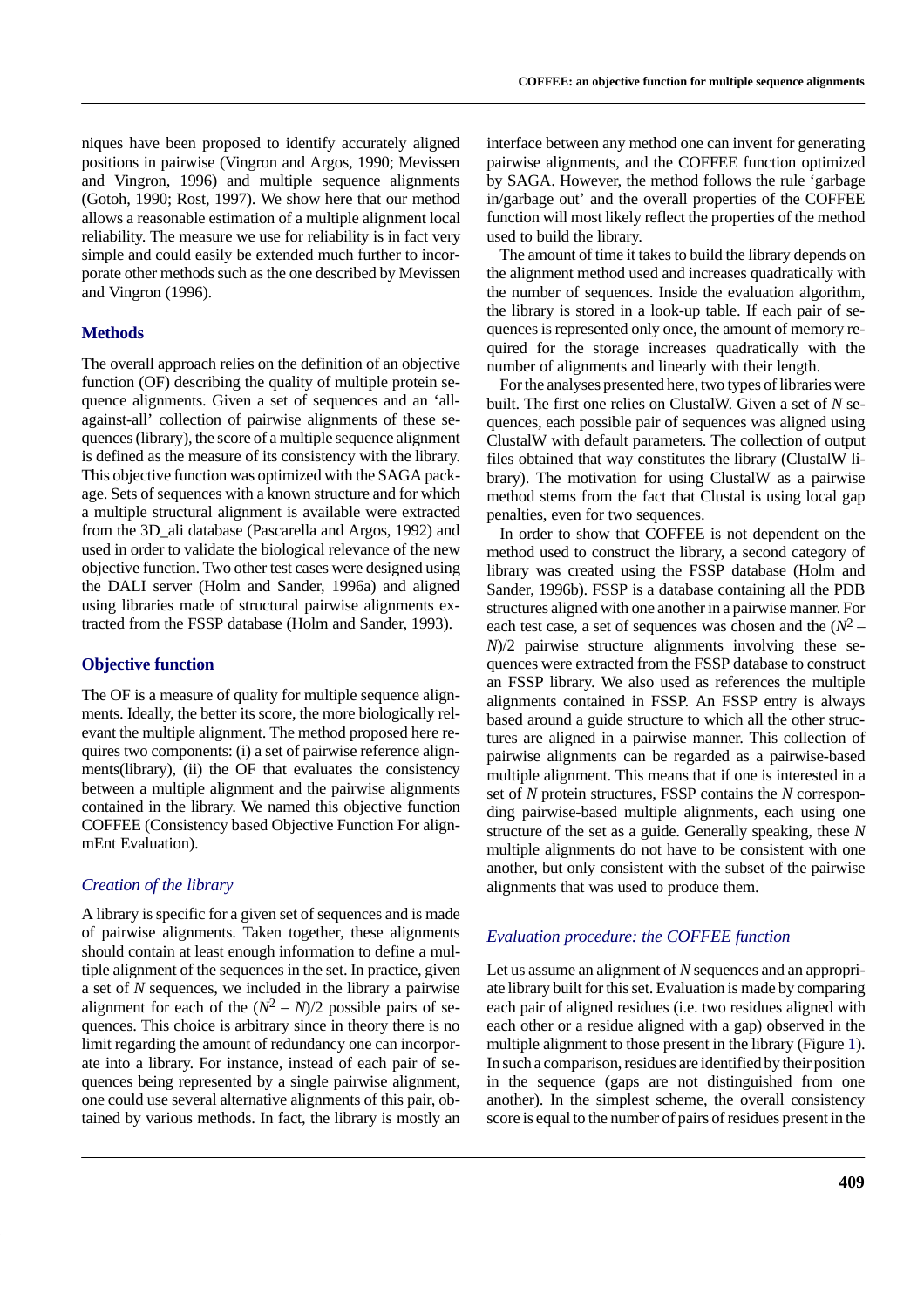multiple alignments that are also found in the library, divided by the total number of pairs observed in the multiple sequence alignment. This measure gives an overall score between 0 and 1. The maximum value a multiple alignment can have depends on the library. For the optimal score to be 1, all the alignments in the library need to be compatible with one another (e.g. when all the pairwise alignments have been extracted from the same multiple sequence alignment or when the sequences are almost identical).

In practice, this scheme needs extra readjustments to incorporate some important properties of the sequence set. For instance, the significance of the information content of each pairwise alignment is not identical. Several schemes have been described in the literature for weighting sequences according to the amount of information they bring to a multiple alignment (Altschul *et al.*, 1989; Sibbald and Argos, 1990; Vingron and Sibbald, 1993; Thompson *et al.*, 1994a). In COFFEE, our main concern was to decrease the amount of noise produced by inaccurate pairwise alignments in the library. To do so, each pairwise alignment in the library is given a weight that is a function of its quality. For this purpose, we used a very simple criterion: the weight of a pairwise alignment is equal to the per cent identity between the two aligned sequences in the library. This may seem counterintuitive since weighting schemes are normally used in order to decrease the amount of redundancy in a set of sequences (i.e. down-weighting sequences that have a lots of close relatives). Doing so makes sense in the context of profile searches (Gribskov *et al.*, 1987; Thompson *et al.*, 1994b) where it is important to prevent domination of the profile by a given subfamily. However, in the case of multiple sequence alignments made by global optimization, it is more important to make sure that closely related pairs of sequences are correctly aligned, regardless of the background noise introduced by other less related sequences. In such a context, a weight can be regarded as a constraint. The consequence is that the alignment of a given sequence will mostly be influenced by its closest relatives. On the other hand, if a sequence lacks any really close relative, its alignment will mostly be influenced by the consistency of its pairwise alignments with the rest of the library.

The COFFEE function can be formalized as follow. Given *N* aligned sequences  $S_1$  ...  $S_N$  in a multiple alignment,  $A_{i,j}$  is the pairwise projection (obtained from the multiple alignment) of the sequences  $S_i$  and  $S_j$ , LEN( $A_{i,j}$ ) is the length of this alignment,  $SCORE(A<sub>i,j</sub>)$  is the overall consistency (level of identity) between  $A_{i,j}$  and the corresponding pairwise alignment in the library and  $W_{i,j}$  is the weight associated with this pairwise alignment. Given these definitions, the COFFEE score is defined as follows:

$$
\text{COFFEE score} = \left[ \sum_{i=1}^{N-1} \sum_{j=i+1}^{N} W_{i,j} \times \text{SCORE}(A_{i,j}) \right] / \left[ \sum_{i=1}^{N-1} \sum_{j=i+1}^{N} W_{i,j} \times \text{LEN}(A_{i,j}) \right] \tag{1}
$$

with:

 $SCORE(A_{i,j})$  = number of aligned pairs of residues that are shared between  $A_{i,j}$  and the library (2)

The COFFEE function presents some similarities with the 'weighted sums of pairs' (Altschul and Erickson, 1986). Here as well, we consider all the pairwise substitutions in the multiple alignment, and weight these in a way that reflects the relationships between the sequences. The library plays the role of the substitution matrix. The main differences between the COFFEE function and the 'weighted sums of pairs' are that (i) no extra gap penalties are applied in our scheme, since this information is already contained in the library, (ii) the COFFEE score is normalized by the value of the maximum score (i.e. its value is between 0 and 1) and (iii) the cost of the substitutions is made position dependent, thanks to the library (i.e. two similar pairs of residues will have potentially different scores if the indices of the residues are different). Under this formulation, an alignment having an optimal COFFEE score will be equivalent to an MWT alignment using a 'pairwise alignment graph' (Kececioglu, 1993).

The score defined above is a global measure for an entire alignment. It can also be adapted for local evaluation. We have defined two types of local scores: the residue score and the sequence score. The residue score is given below.  $S_i^x$  is the residue *x* in sequence  $S_i$  and  $A_{ij}^{x,y}$  is the pair of aligned residues  $S_i^x$  and  $S_j^y$  in the pairwise alignment  $A_{ij}$ .

residue score
$$
(S_i^x)
$$
 =  $\sum_{j=1,j!=1}^N W_{i,j} \times \text{OCCURRENCE}(A_{i,j}^{x,y}) / \sum_{j=1,j!=1}^N W_{i,j}$  (3)

OCCURRENCE( $A_{i,j}^{x,y}$ ) is equal to the number of occurrences of the pair  $A_{i,j}^{x,y}$  in the reference library (0 or 1 when using the libraries described here). The sequence score is the natural extension of the residue score. It is defined as the sum of the score of each residue in a sequence divided by the number of residues in that sequence.

## *Optimizing an alignment for its COFFEE score: SAGA-COFFEE*

The aim is to create an alignment having the best possible COFFEE score (optimal alignment). Doing so is a difficult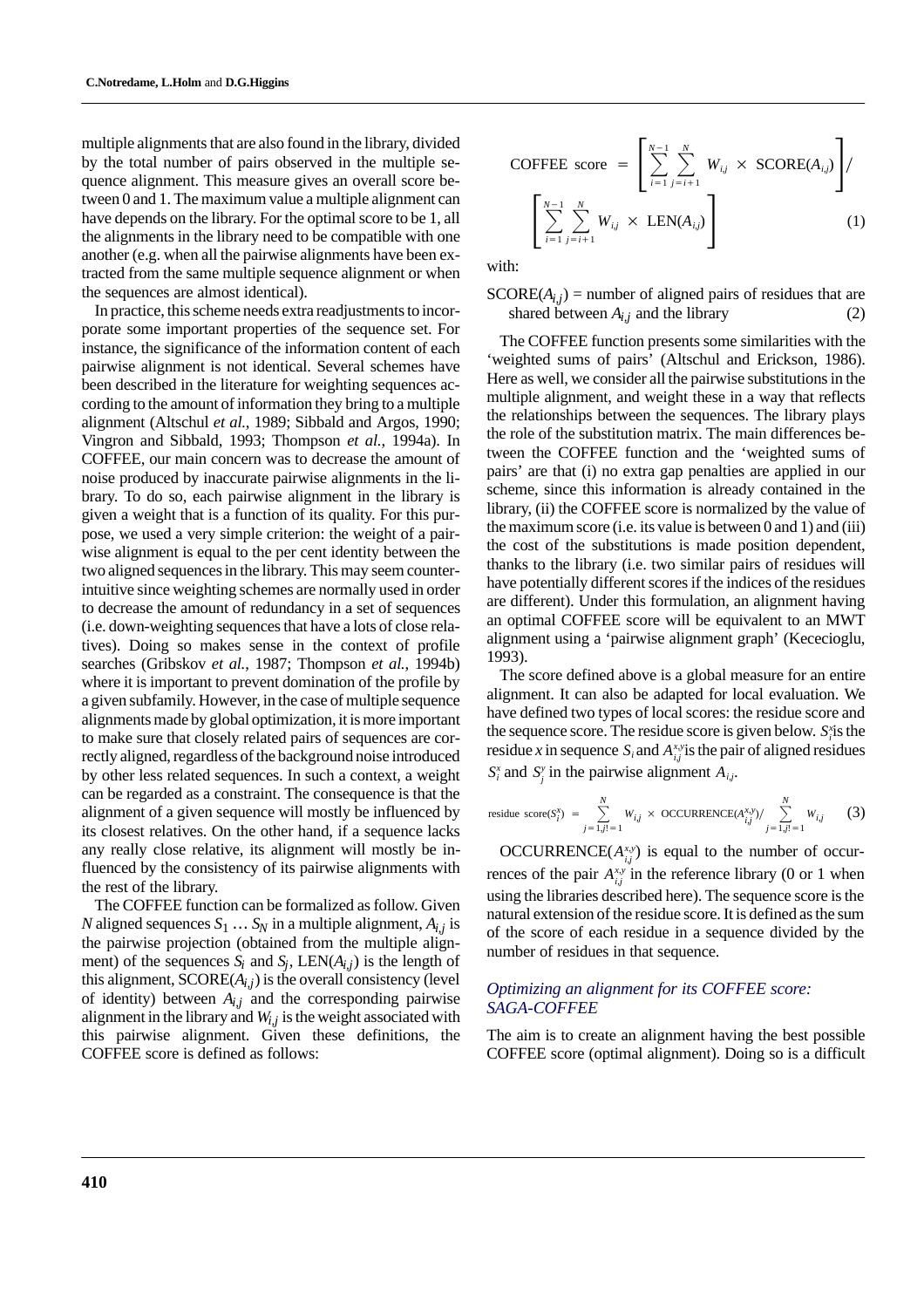

#### The COFFEE scoring scheme

**Fig. 1.** COFFEE scoring scheme. This figure indicates how a column of an ALIGNMENT is evaluated by the COFFEE function using a REFERENCE LIBRARY. Each pair in the alignment is evaluated (SCORE MATRIX). In the score matrix, a pair receives a score of 0 if it does not appear in the library or a score equal to the WEIGHT of the pair of sequences in which it occurs in the PAIRWISE LIBRARY. Since the matrix is symmetrical, the column score is equal to the sum of half of the matrix entries, excluding the main diagonal. This value is divided by the maximum score of each entry (i.e. the sum of the weights contained in the library). The residue score is equal to the sum of the entries contained by one line of the matrix, divided by the sum of the maximum score of these entries.

task. The computational complexity of a dynamic programming solution is known to be NP-complete (Kececioglu,

1993). For reasons discussed in the Introduction, we used SAGA V0.93 (Notredame and Higgins, 1996).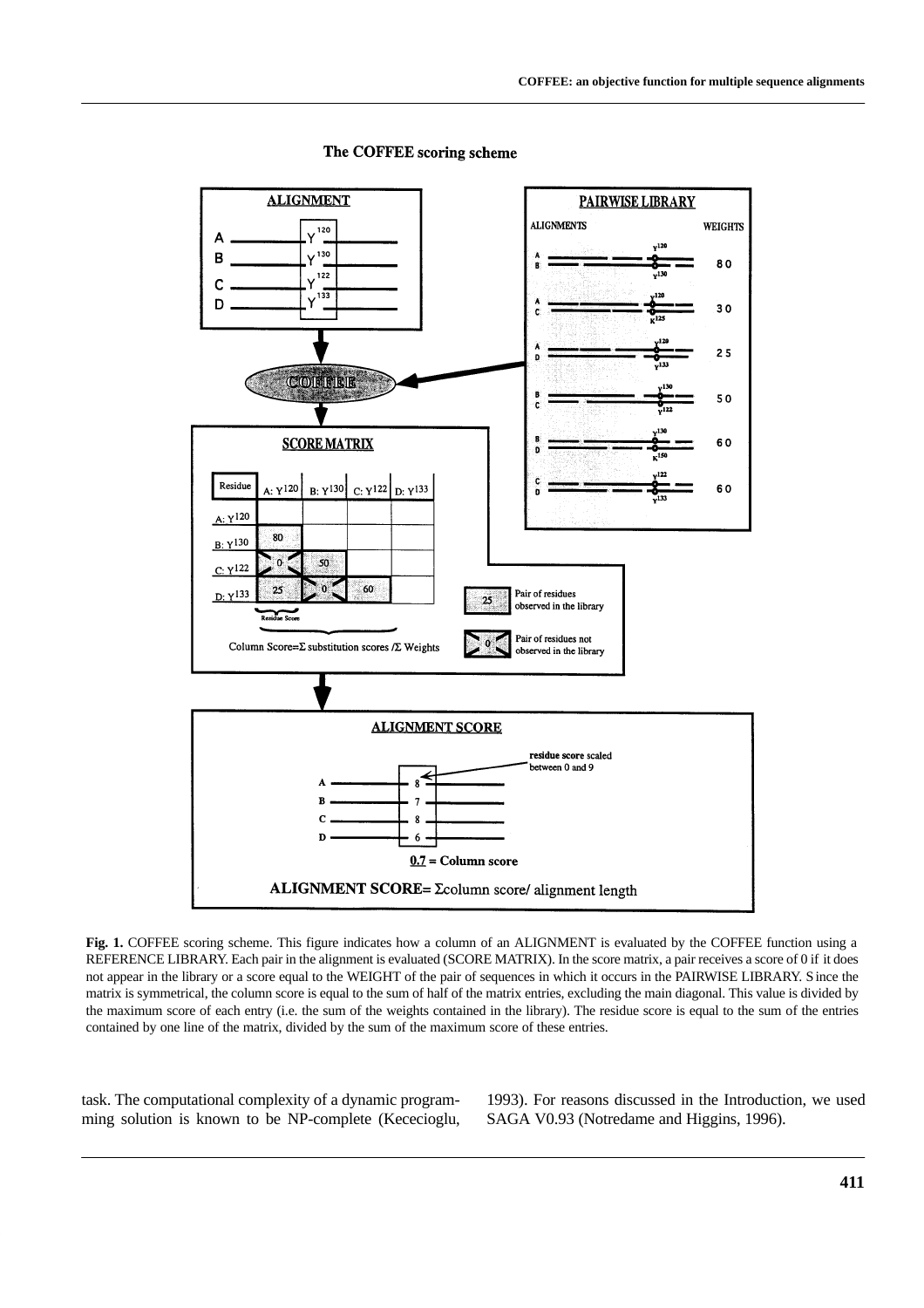| Test case  | Length | Nseq. | Proportion      | Avg         | <b>COFFEE</b> score |      | Accuracy $(H+E)$ |      | Accuracy (ov.)  |      | <b>CPU</b>  | N.G. |
|------------|--------|-------|-----------------|-------------|---------------------|------|------------------|------|-----------------|------|-------------|------|
|            |        |       | $(H+E)$<br>(% ) | Id.<br>(% ) | Clustal             | SAGA | $\%$<br>Clustal  | SAGA | $\%$<br>Clustal | SAGA | time<br>(s) |      |
| ac prot    | 248    | 14    | 57              | 21          | 0.48                | 0.56 | 39.2             | 50.2 | 35.2            | 45.9 | 21 009      | 535  |
| binding    | 500    | 7     | 68              | 31          | 0.72                | 0.84 | 50.0             | 64.5 | 50.0            | 61.7 | 1003        | 166  |
| cytc       | 146    | 6     | 43              | 42          | 0.84                | 0.87 | 89.1             | 90.7 | 88.3            | 86.1 | 699         | 259  |
| fniii      | 136    | 9     | 48              | 17          | 0.49                | 0.62 | 42.0             | 47.0 | 35.7            | 43.6 | 936         | 480  |
| gcr        | 52     | 8     | 57              | 36          | 0.86                | 0.89 | 80.8             | 83.1 | 76.7            | 80.2 | 91          | 55   |
| globin     | 183    | 17    | 74              | 24          | 0.78                | 0.80 | 86.4             | 85.2 | 82.1            | 81.7 | 28 477      | 222  |
| igb        | 194    | 37    | 53              | 24          | 0.63                | 0.67 | 74.8             | 78.1 | 65.6            | 69.4 | 110 453     | 132  |
| lzm        | 213    | 6     | 53              | 39          | 0.87                | 0.87 | 72.2             | 72.3 | 72.3            | 72.4 | 256         | 105  |
| phenyldiox | 90     | 8     | 67              | 22          | 0.59                | 0.65 | 58.5             | 64.7 | 60.4            | 61.4 | 388         | 110  |
| sbt        | 331    | 7     | 57              | 61          | 0.96                | 0.97 | 96.9             | 96.9 | 93.6            | 93.6 | 644         | 127  |
| s prot     | 229    | 15    | 51              | 27          | 0.69                | 0.74 | 62.5             | 66.6 | 57.7            | 61.2 | 44 978      | 744  |
| ceo        | 882    | 7     |                 | 14          |                     |      |                  |      |                 |      | 13756       | 882  |
| vjs        | 1207   | 8     |                 | 12          |                     |      |                  |      |                 |      | 43 5 68     | 1400 |

Table 1. Accuracy of the prediction made on the category 5 of substitution

Test case: generic name of the test case, taken from 3D\_ali for the first 11 (ac prot: acid proteases, binding: sugar/amino acid binding proteins, cytc: cytochrome c' ss, fniii: fibronectin type III, gcr: crystallins, globin: globins/phycocyanins/collicins, igb: immunoglobulin fold, lzm: lyzozymes/lactalbumin, phenyldiox: dihydroxybiphenyl dioxygenase, sbt: subtilisin, s\_prot: serine protease fold) and from the DALI server for the last two. ceo includes: 1cbg, 1ceo, 1edg, 1byb, 1ghr, 1×yzA and vjs includes: 1cnv, 1vjs, 1smd, 2aaa, 1pamA, 2amg, 1ctn, 2ebn. Length: length of the reference alignment. Nseq: number of sequences in the alignment. Proportion (E+H): percentage of the substitutions involving E→E or H→H. Avg. Id.: average level of identity between the sequences. OF score: score measured with the COFFEE function using a ClustalW library on the ClustalW or the SAGA alignments. Accuracy (E+H): percentage of the (E+H) substitutions found identical between the SAGA (or ClustalW alignment) and the reference. Accuracy (ov.): percentage of substitutions similar in the SAGA (or ClustalW) alignment and in the reference. CPU time: cpu time in seconds using an alpha 8300 machine N.G.: number of generations needed by SAGA to find the solution. The results for the two last test cases analysis are presented in Table 6.

SAGA follows the general principles of genetic algorithms as described by Goldberg (1989) and Davis (1991). In SAGA, a population of alignments evolves through recombination, mutation and selection. This process goes on through series of cycles known as generations. Every generation, the alignments are evaluated for their score (COF-FEE). This score is turned into some fitness measure. In an analogy with natural selection, the fitter an alignment, the more likely it is to survive and produce an offspring. From one generation to the next, some alignments will be kept unchanged (statistically the fittest), others will be randomly modified (mutations), combined with another alignment (cross-over) or will simply die (statistically the less fit). The new population generated that way will once again undergo the same chain of events, until the best scoring alignment cannot be improved for a specific number of generations (typically 100).

Operators play a central role in the GA strategy. They can be subdivided between two categories. First the cross-overs, which combine the content of two multiple alignments. Thanks to them, and to the pressure of selection, good blocks tend to be merged into the same alignments. On their own, cross-overs cannot create new blocks, this needs to be done by the second category of operators: the mutations. These are

specific programs that input an alignment and modify it by inserting or moving patterns of gaps. Mutations can be slightly greedy (attempt to make some local optimization) or completely random.

A key concept in the genetic algorithm strategy is that the fitness-based selection is not absolute but statistical. To select an individual, a virtual wheel is created. On this wheel, each individual is given a number of slots proportional to its fitness. To make a selection, the wheel is spun. Therefore, the best individuals are simply more likely to survive, or to be selected for a cross-over or a mutation. This form of selection protects the GA search from excessive greediness, hence preventing it from converging onto the first local minimum encountered during the search.

SAGA V0.93 is mostly similar to the Version 0.91 described in Notredame and Higgins (1996). Most of the changes between Version 0.93 and 0.91 have to do with some improvement in the implementation and the user interface, but do not affect the algorithm itself. To optimize the COF-FEE scores, SAGA was run using the default parameters described for SAGA 0.91 in Notredame and Higgins (1996). SAGA was also modified so that it could evaluate any alignment (including a ClustalW alignment) using the COFFEE function.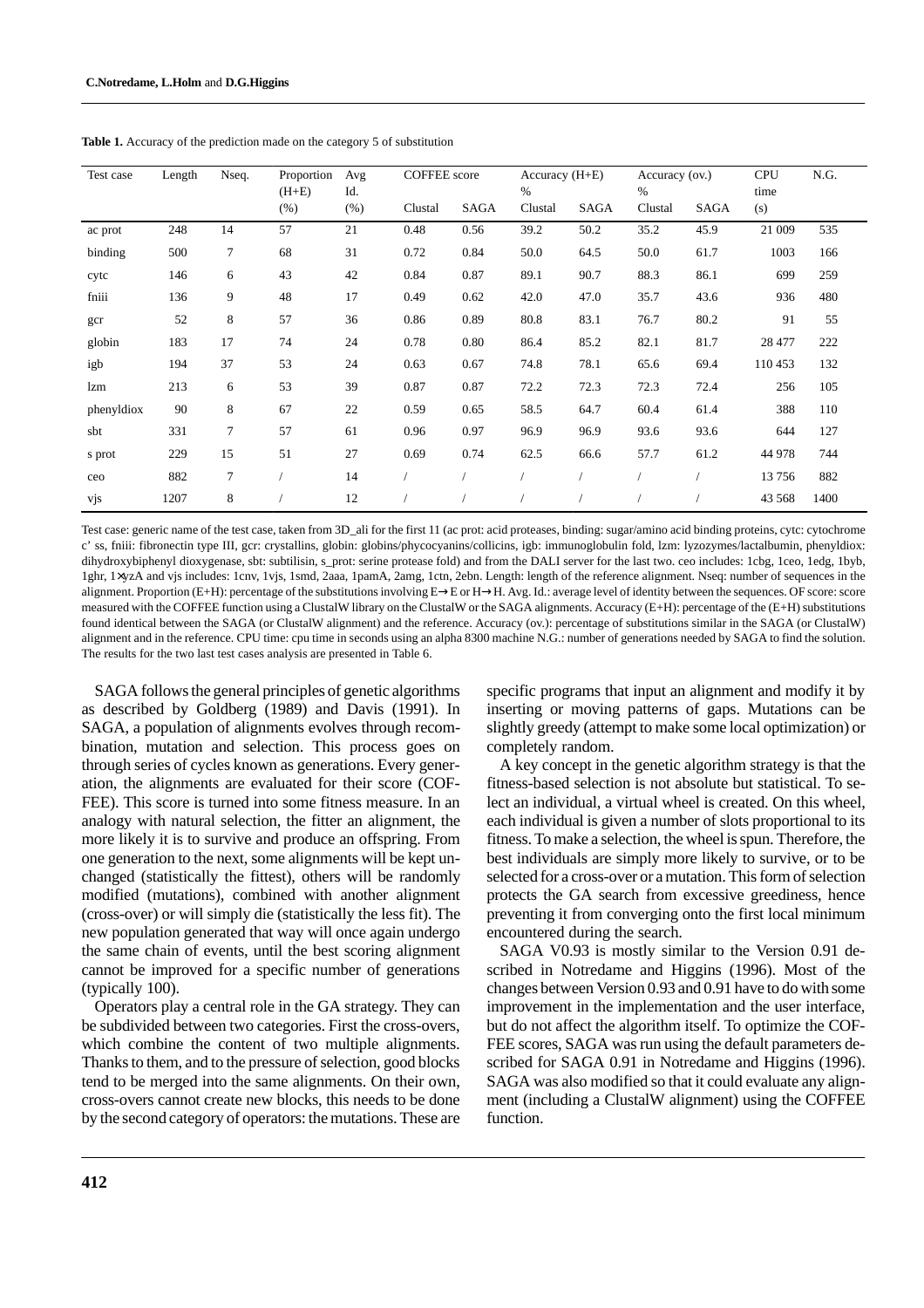#### **Test cases**

To assess the biological accuracy of the COFFEE function and the efficiency of its optimization by SAGA, 13 test cases were designed. They are based on sequences with known three-dimensional structures, for which a structural alignment is available. This choice was guided by the fact that structure-based alignments are usually biologically more correct than any other alternative, especially when they involve proteins with low sequence similarity. For this reason, we used these structure-based alignments as a standard of truth in our analyses. Eleven test cases were extracted from the 3D\_ali Release 2.0 (Pascarella and Argos, 1992). Alignments were selected according to the following criteria: alignments with more than five structures and with a consensus length larger than 50. In 3D\_ali, 18 alignments meet this requirement. Among these, we removed those for which ClustalW produces a multiple alignment >95% identical to its structural counterpart (four alignments). We also removed three alignments which were impossible to align accurately using ClustalW or SAGA/ COFFEE. These consist of sets of very distantly related sequences with unusually long insertions/deletions (barrel, nbd and virus in 3D\_ali). These alignments are beyond the scope of conventional global sequence alignment algorithms. This leaves a total of 11 alignments used in our analyses. Their characteristics are shown in Table 1.

The two last test cases were extracted from the FSSP database. As opposed to the 11 other test cases, they have been specifically designed for making a multiple sequence alignment using a structure-based reference library. This explains their low level of average sequence identity, as can be seen in Table 1 (the two last entries, vjs and ceo).

## *Evaluation of the COFFEE function accuracy*

When evaluating a new OF with SAGA, two main issues are involved: the quality of the optimization and the biological relevance of the optimal alignment. Another aspect involves the comparison of the new OF with already existing methods.

The evaluation of the biological relevance of the COFFEE function required the use of some references. The structural alignments described above were used for this purpose. Comparison between a sample alignment and its reference was made following the protocol described in Notredame and Higgins (1996), inspired by the method used by Vogt *et al.* (1995) for substitution matrix comparison and Gotoh (1996). All the pairs (excluding gaps) observed in the sample alignment were compared to those present in the reference. The level of similarity is defined as the ratio between the number of identical pairs in the two multiple alignments divided by the total number of pairs in the reference.

This procedure gives access to an overall comparison. It does not reflect the fact that in a global structural alignment, some positions are not correctly aligned because they cannot be aligned (this is true of any position where the two structures cannot be superimposed). In practice, structural alignment procedures may deal with these situations in different ways, producing sequence alignments that are sometimes locally arbitrary (especially in the loops). While in DALI these regions are explicitly excluded from the alignment, it is not so obvious to identify them in the multiple sequence alignments contained in 3D ali. To overcome this type of noise, a procedure was designed that should be less affected by misalignments. For this alternative measure of biological relevance, we only take into account substitutions that involve a conservation of secondary structural state in the reference alignment (helix to helix and beta strand to beta strand). In the text and the tables, this category of substitution is referred to as (E+H). In most of the test cases, the (E+H) category makes up the majority of the observed pairs, as can be seen in Table 1.

For each of the first 11 test cases (3D\_ali), the evaluation procedure involved making multiple alignments with five different methods (cf. the next section) and a ClustalW library (default parameters). The ClustalW library was used with SAGA for producing a multiple alignment having an optimal COFFEE score. The biological relevance of this alignment was then assessed by comparison with the structural reference, and compared to the accuracy obtained with the other methods on the same sequences. On the two last test cases (vjs and ceo), alignments were made using FSSP libraries. Alignment accuracy was assessed using the DALI scoring measure. Given a pairwise alignment, this is a measure of the quality of the structure superimposition implied by the alignment. The program used for this purpose (trimdali) returns the DALI score (Holm and Sander, 1993) and two other values: the length of the consensus (number of residues that could be superimposed) and the average RMS (the average deviation between equivalent Ca atoms). These values were computed for each possible pairwise projection of the multiple alignments and averaged. The scores obtained that way for the SAGA alignments were compared to similar scores measured on the FSSP pairwise-based multiple alignments.

#### *Comparison of COFFEE with other methods*

In total, six alignment methods where used to align the 3D ali test cases: ClustalW v1.6 (Thompson *et al.*, 1994a), SAGA with the MSA objective function (SAGA-MSA) (Notredame and Higgins, 1996), PRRP (V 2.5.1), the iterative alignment method recently described by Gotoh (1996), PILEUP (Higgins and Sharp, 1988) in GCG v9.1 and SAM (v2.0), a HMM package (Hughey and Krogh, 1996) and SAGA-COFFEE**.**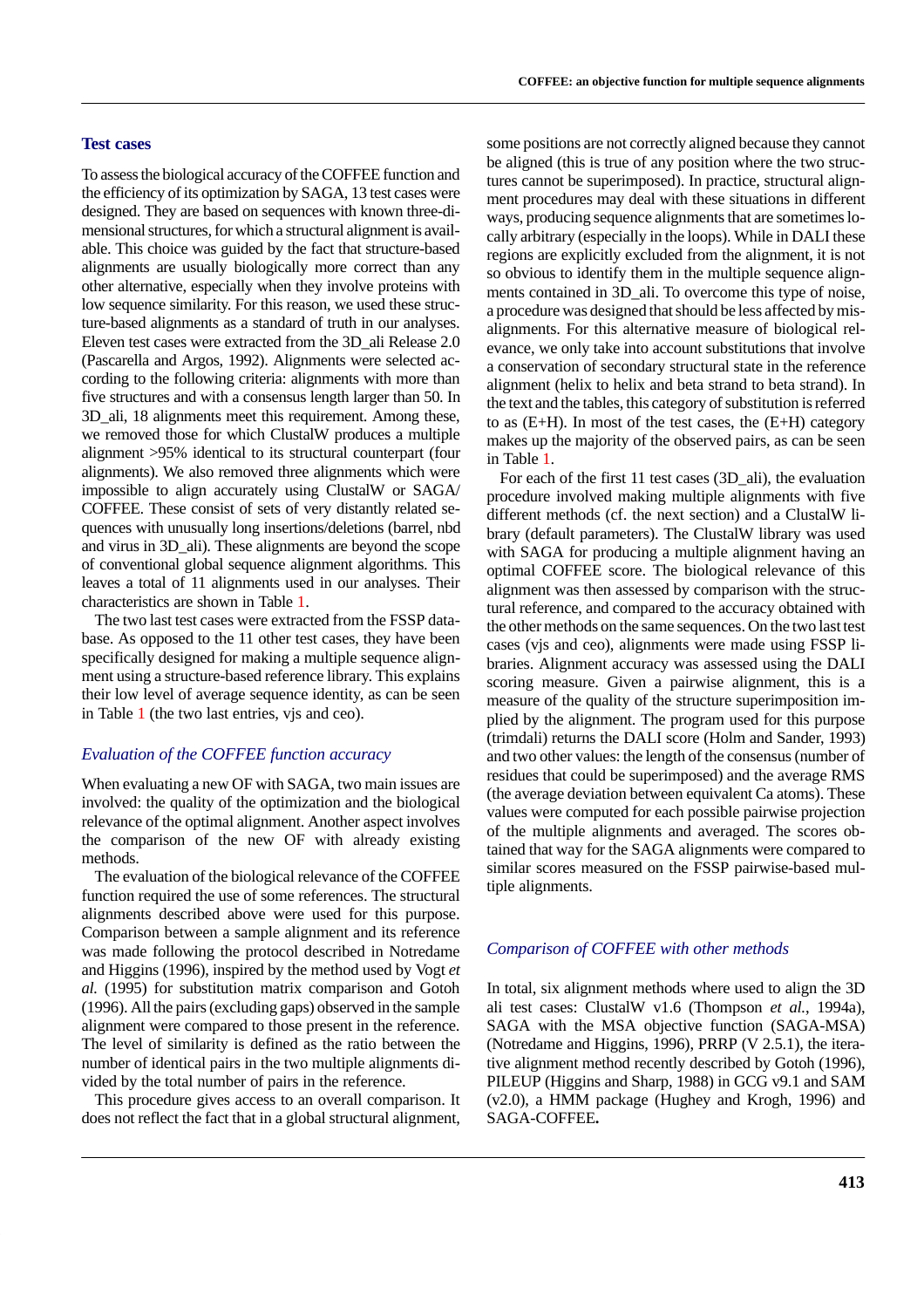Apart from SAM, all these methods were used with the default parameters that came along with the package. In the case of SAM, since it is known that HMMs usually require large sets of sequences in order to evaluate a model, we used the Dirichlet mixture regularizer provided in the package, which is supposed to compensate for this type of problems. SAGA-MSA is the package previously described (Notredame and Higgins, 1996), Rationale 2 weights (Altschul *et al.*, 1989) were computed using the MSA package. (Lipman *et al.*, 1989). When possible, MSA was used on the same sequences as SAGA-MSA in order to control the quality of the optimization. Results were consistent with those previously reported.

#### *Implementation*

The COFFEE function and the procedure for building ClustalW pairwise libraries have been implemented in ANSI C. These programs have been integrated in Version 0.93 of the SAGA package also written in ANSI C. These are available upon request from the authors (http://www.ebi.ac.uk/∼cedric).

#### **Results**

## *Accuracy and complexity of the optimization*

Since our approach relies on the ability of SAGA to optimize the COFFEE function, we checked that this optimization was performed correctly. For each test case, a dummy library was created, containing sets of pairwise alignments identical to those observed in the reference multiple structure alignment. In such a case, the structural alignment has a score of 1 since it agrees completely with the library. Therefore, the maximum score that can be reached by SAGA also becomes 1. Since, under these artificial conditions, the score of the optimum is known, we could test the accuracy of SAGA's optimization. Several runs made on the same set reached the optimum value in an average of 5.4 runs out of 10. The lowest reproducibility was found with the largest test cases of Table 1 (igb or s prot with a score of 1 being reached, respectively, one and two times out of 10 runs). However, even if the optimal score is not reached, we found that it is always possible to produce an alignment with a score better than 0.94. Although they do not constitute a full proof, these results support the assumption that SAGA is a good choice for optimizing the COFFEE function.

An important aspect is the complexity of the program and the factors that influence it. As we previously reported when optimizing the sums of pairs with SAGA (Notredame and Higgins, 1996), establishing the complexity is not straightforward. The evaluation of a COFFEE score is quadratic with the number of sequences and linear with the consensus length. Using a given population size, the time required for one generation will vary accordingly. For instance, on a fast

workstation, it takes ∼4 s/generation for the gcr test case and ∼7 min/generation for the igb test case. Unfortunately, establishing the complexity in terms of the number of generations needed to reach a global optimum is much harder. This depends on several factors: number of sequences, length of the consensus, relative similarity of the sequences, complexity of the pattern of gaps needed for optimality, operators used for mutations and cross-overs. Since the pattern of gaps is an unknown factor, it is impossible really to predict how many generations will be required for one specific test case. On the other hand, judging from the data in Table 1 (N generations column), it seems that the length of the alignment has a stronger effect than the number of sequences.

# *Comparison of the COFFEE function with other methods*

Multiple alignments were produced with SAGA-COFFEE using ClustalW libraries (best scoring alignment out of 10 runs). These alignments were compared to the structural references. Multiple alignments of the same sets, generated with five other methods, were also compared to the references in order to evaluate relative performances. Since in the way it is used here, the COFFEE function depends heavily on ClustalW, special emphasis was given to the comparison of these two methods (Table 1).

The results are unambiguous. When considering the overall comparison, nine test cases showed that SAGA makes an improvement over ClustalW (in two of these, the improvement is  $>10\%$ ). The trend is similar when looking only at  $(E+H)$ substitutions, where 10 test cases out of 11 present an improvement. In the few cases where it occurs, the degradation made by SAGA is always <2%. The extent of the observed improvements usually correlates well with the differences in the scores measured with the COFFEE function. Degradation is only observed in the cases where the ClustalW alignment already has a high level of consistency with the reference library (>75%), as can be seen with the globin (COFFEE score of the ClustalW alignment  $= 0.78$ ) and the cytochrome C (COFFEE score of the ClustalW alignment  $= 0.84$ ).

In order to put SAGA-COFFEE in a wider context, comparisons were made using five other different methods (Table 2). These results show that in most of the cases SAGA-COFFEE does reasonably well. When its alignment is not the best, it is usually within 3% of the best (except for the binding and gcr tests, for which the difference is greater). Apart from the HMM method (SAM) that has low performances, it is relatively hard to rank existing methods. PRRP is one of the newest methods available. It has been described as being one of the most accurate (Gotoh, 1996) and happens to be the only one that significantly outperforms SAGA-COFFEE on some test cases. It is also interesting to notice that SAGA-COFFEE is always among the best for test cases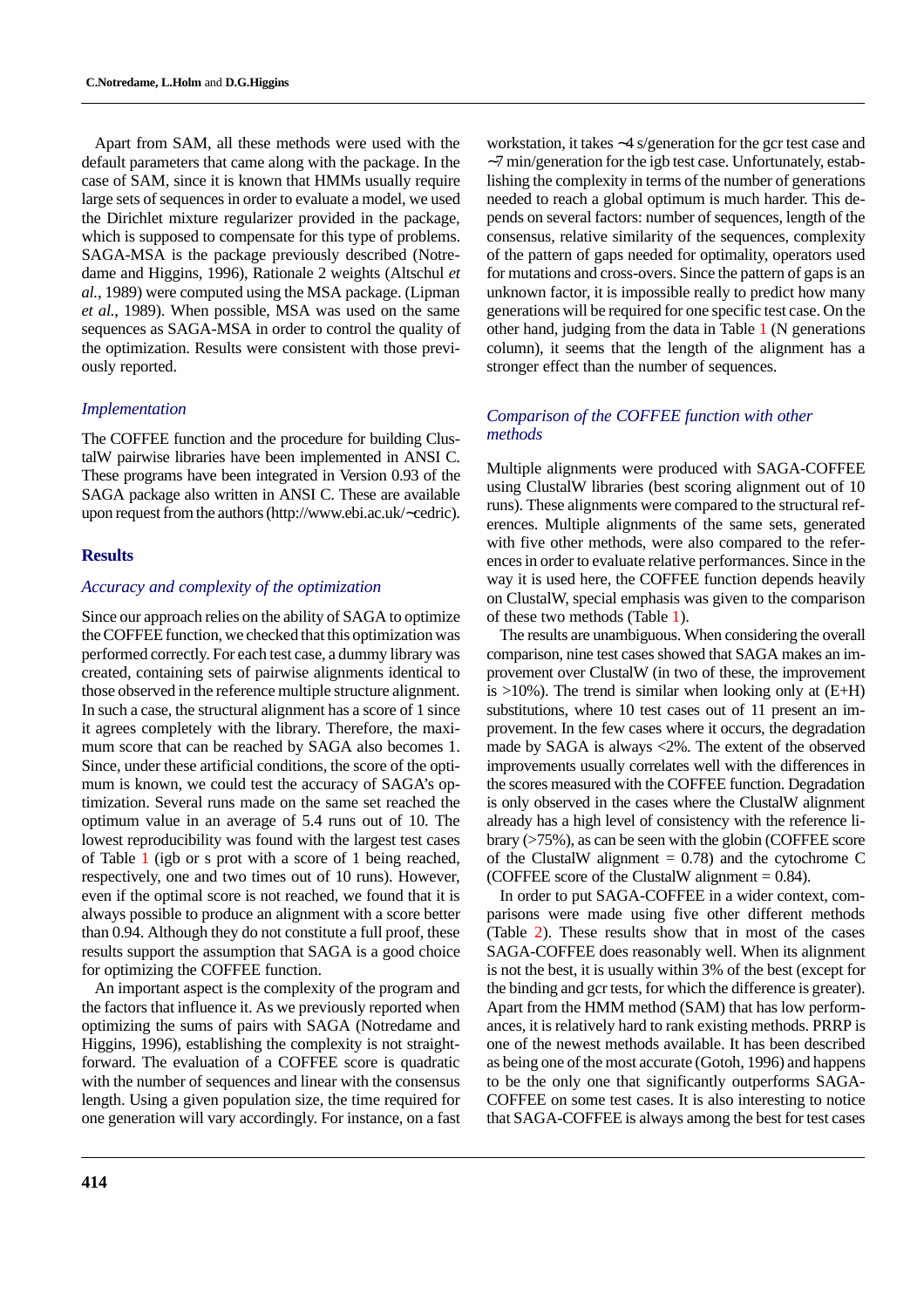having a low level of identity. This trend is confirmed by the results shown in Table 3, where the sequences are grouped according to their average similarity with the rest of their family (as measured on the reference structural alignment). In this table, we analysed the overall performance of each method and compared it with SAGA-COFFEE by counting (i) the overall per cent of (E+H) residues correctly aligned and (ii) the number of sequences for which SAGA-COFFEE makes a better (b)/worse (w) alignment than a given method. Overall, the results confirm that SAGA-COFFEE seems to do better than the other methods when the sequences have a low level of identity with the rest of their set. The poor performances of SAM can probably be explained by two reasons: the small number of sequences in each test case and perhaps some inadequate default settings in the program (in practice, SAM is often used as an alignment improver rather than on its own).

Sequence identity: minimum and maximum average identity of the sequences of each category with the rest of their alignment as measured on the reference structural alignment. Nseq.: number of sequences in a category. Nres.: number of residues. SAGA-COFFEE percentage of the (E+H) substitutions present in the reference structural alignment observed in the SAGA-COFFEE alignment. ClustalW: (%), similar but using ClustalW alignment; (b), number of sequences for which SAGA-COFFEE produces a better alignment than ClustalW; (w), number of sequences for which SAGA-COFFEE produces a worse alignment than ClustalW. PRRP: similar but with alignments produced with the Gotoh PRRP algorithm (see the text). PILEUP: pileup method from the GCG package. SAGA-MSA: SAGA using the MSA objective function. SAM: sequence alignment modelling by Hidden Markov Model. [Note that the (b) and (w) categories do not necessarily add up to the overall number of sequences because they do not include sequences having the same score with the two method compared.]

Test case: generic name of the test case, taken from 3D\_ali (see 3D\_ali for PDB identifiers), see Table 1 for more details. Nseq: number of sequences in the alignment. Avg. Id.: average level of identity between the sequences. SAGA-COF-FEE accuracy of the alignments obtained with SAGA-COF-FEE as judged by comparison with the structural alignment, only considering the (E+H) substitutions. ClustalW: similar but with ClustalW alignments. PRRP: similar but with alignments produced with the Gotoh PRRP algorithm (see the text). PILEUP: pileup method from the GCG package. SAGA-MSA: SAGA using the MSA objective function. SAM: sequence alignment modelling by Hidden Markov Model.

**Table 2.** Method comparison on the 3D\_ali test cases

| Test case  | Avg.           | Nseq.         | SAGA                    | PRRP    | ClustalW | PILEUP  | <b>SAGA</b>          | SAM  |
|------------|----------------|---------------|-------------------------|---------|----------|---------|----------------------|------|
|            | id.<br>$(\% )$ |               | <b>COFFEE</b><br>$(\%)$ | (% )    | (% )     | (% )    | <b>MSA</b><br>$(\%)$ | (% ) |
| ac prot    | 21             | 14            | 50.2                    | 48.8    | 39.2     | 40.9    | $*51.2$              | 27.9 |
| binding    | 31             | $\tau$        | 64.5                    | $*76.2$ | 50.0     | 66.6    | 64.2                 | 36.9 |
| cytc       | 42             | 6             | 90.7                    | 89.4    | 89.1     | $*94.6$ | 67.3                 | 67.3 |
| fniii      | 17             | 9             | $*47.0$                 | 36.3    | 42.0     | 37.8    | 45.2                 | 16.2 |
| gcr        | 36             | 8             | 83.1                    | $*92.8$ | 80.8     | 80.8    | 80.8                 | 85.7 |
| globin     | 24             | 17            | 85.2                    | $*87.0$ | 86.4     | 72.6    | 78.0                 | 67.8 |
| igb        | 24             | 37            | $*78.1$                 | 74.9    | 74.8     | 52.4    | 70.1                 | 67.2 |
| lzm        | 39             | 6             | $*72.3$                 | 71.1    | 72.2     | $*72.3$ | $*72.3$              | 55.3 |
| phenyldiox | 22             | 8             | $*64.7$                 | 49.9    | 58.5     | 37.4    | 55.6                 | 45.7 |
| sbt        | 61             | $\mathcal{I}$ | 96.9                    | 96.7    | 96.9     | $*97.4$ | 96.0                 | 90.6 |
| s prot     | 27             | 15            | 66.6                    | 64.3    | 62.5     | 57.9    | $*68.5$              | 61.7 |

\*Indicates the method performing best on a test case.

**Table 3.** Method comparison on the 3D\_ali test cases: global results

| Sequence<br>identity | Nseq. | Nres.  | <b>SAGA</b><br><b>COFFEE</b> | PRRP<br>(% ) | b    | W  | ClustalW<br>$(\% )$ | b   | W  | <b>PILEUP</b><br>(%) | b  | W  | <b>SAGA</b><br><b>MSA</b> |    |    | <b>SAM</b><br>(%) | b  | W        |
|----------------------|-------|--------|------------------------------|--------------|------|----|---------------------|-----|----|----------------------|----|----|---------------------------|----|----|-------------------|----|----------|
|                      |       |        | (% )                         |              |      |    |                     |     |    |                      |    |    | (% )                      | b  | W  |                   |    |          |
| $[00.0 - 20.0]$      | 28    | 3424   | $*63.3$                      | 62.2         | - 18 | 8  | 49.7                | -11 | 6  | 42.4                 | 23 |    | 56.9                      | 20 |    | 36.4              | 18 |          |
| $[20.0 - 40.0]$      | 88    | 12 010 | $*76.2$                      | 74.6         | 57   | 31 | 66.1                | -68 | 20 | 60.2                 | 80 | 8  | 69.7                      | 63 | 24 | 59.1              | 84 |          |
| $[40.0 - 100.0]$     | -18   | 3808   | 89.3                         | $*90.9$      | -14  | 4  | 84.6                | 20  | 3  | 89.8                 | 3  | 15 | 87.8                      | 16 |    | 64.3              | 25 | $\bf{0}$ |

\*Indicates the method performing best on a given range of identity.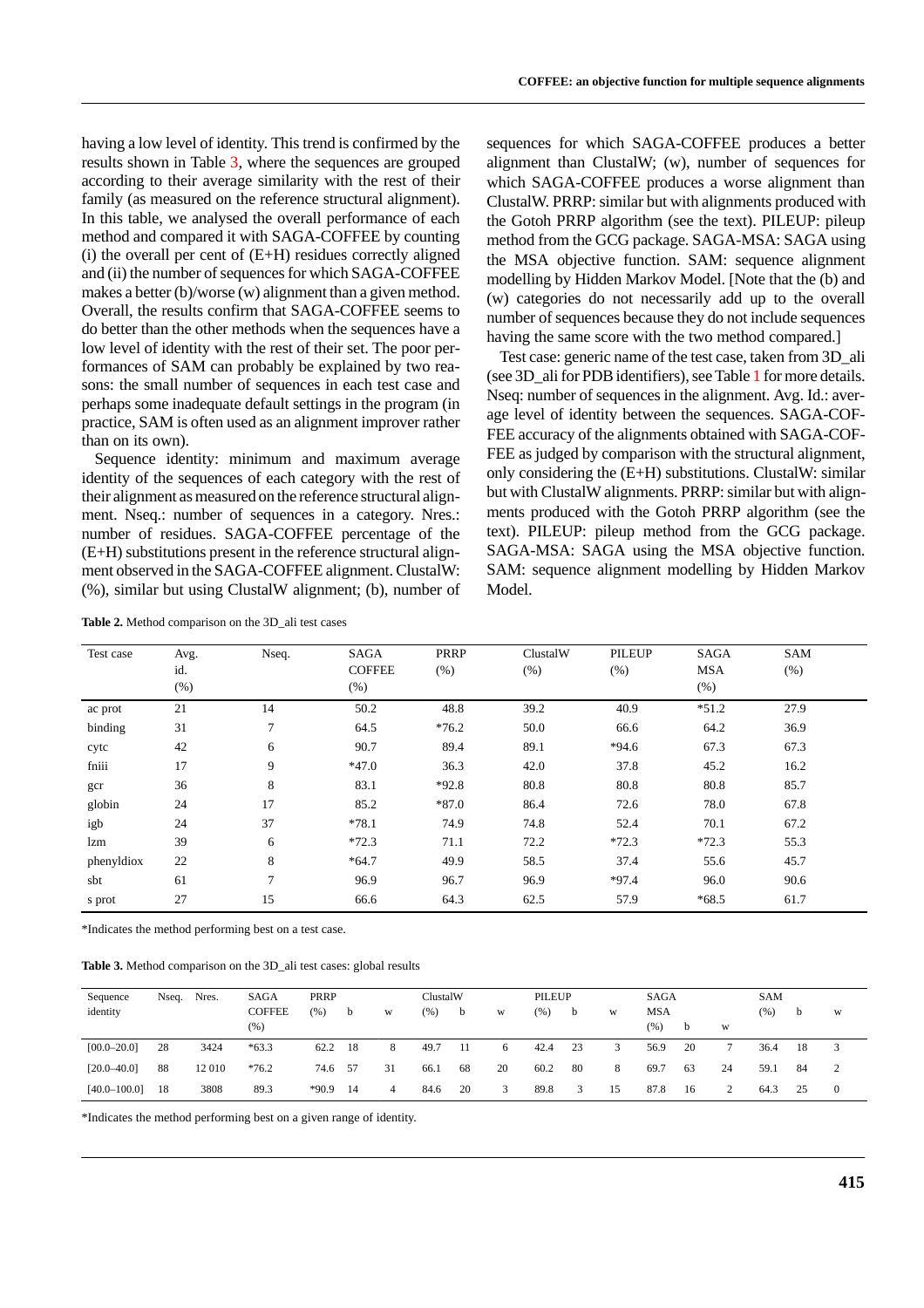

**Fig. 2.** Correlation between sequence score and alignment accuracy. (**a**) The average level of identity of each sequence with the rest of its alignment was measured on the reference structural alignment. The average level of accuracy of the SAGA-COFFEE alignment of each of these sequences was also estimated on the (E+H) category. The two values are plotted against one another. (**b**) For each sequence, the sequence score was measured on the SAGA-COFFEE alignment, this value was plotted against the accuracy of the sequence alignment. The coefficient of linear correlation was estimated on these points  $(r = 0.65)$ .

These results also indicate that there is no such thing as an ideal method. Even if COFFEE seems to do better on average, one can see in Table 2 and III that the alignments it produces are not always the best. In fact, it seems that depending on the test case any method can do better than the others. Unfortunately, as discussed by Gotoh (1996), it is hard to discriminate the factors that should guide the choice of a method. For this reason, being able to identify the correct portions in a multiple sequence alignment may be even more important than being able to do a very accurate alignment.

# *Correlation between COFFEE score and alignment accuracy*

As mentioned in Methods, the score can be assessed at a local level (sequence score or residue score). One of the benefits of such evaluation is that local score and accuracy can be correlated, thus allowing the identification of potentially correct portions of an alignment with a known risk of error. The

3D\_ali structure-based alignments were used once more to validate this approach. Generally speaking, a high residue score will indicate that the pairs in which a given residue is involved are also found in the pairwise library. On the other hand, if none of the pairings in which a given residue is involved are found in the library, this residue will be considered unaligned.

We evaluated the COFFEE score of each sequence in each alignment. In each of these sequences the (E+H) average accuracy was also measured. The graph in Figure 2b shows the relationship between sequence score and (E+H) average accuracy. The correlation between these two quantities is reasonable  $(r = 0.65)$ . When considering the values used for this graph, we found that for >85% of the sequences it is possible to predict the actual accuracy of the alignment with  $a \pm 10$ % error rate. In terms of prediction, this is a substantial improvement over what can be obtained when measuring the average level of identity between one sequence and its multiple alignment, as shown in Figure 2a.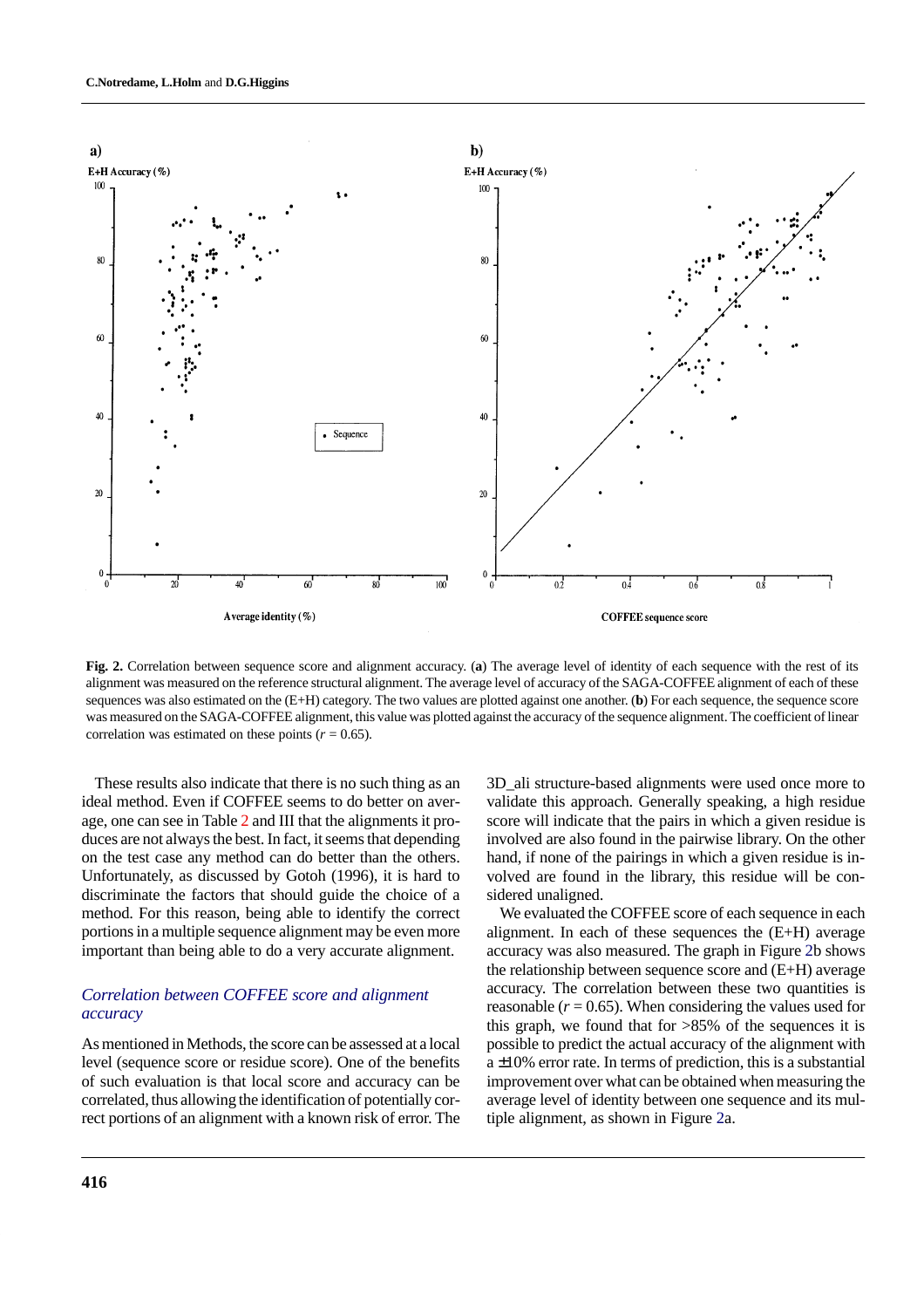| Sequence score  | N. residues     |               | N. sequences |      | Accuracy $(E+H)$ |      |  |  |  |
|-----------------|-----------------|---------------|--------------|------|------------------|------|--|--|--|
|                 | $(\%)$          |               | $(\%)$       |      | (% )             |      |  |  |  |
|                 | ClustalW        | SAGA          | ClustalW     | SAGA | ClustalW         | SAGA |  |  |  |
| $[0.00 - 0.33]$ | 5.8             | 2.6           | 6.7          | 3.0  | 14.3             | 9.9  |  |  |  |
| $[0.33 - 0.66]$ | 36.8            | 33.7          | 40.3         | 38.1 | 63.2             | 67.2 |  |  |  |
| $[0.66 - 1.00]$ | 57.4            | 63.7          | 53.0         | 59.0 | 82.0             | 82.5 |  |  |  |
| <b>TOTAL</b>    | 19 242 residues | 134 sequences |              |      |                  |      |  |  |  |

**Table 4.** Average accuracy of the alignment of each sequence as a function of its sequence score (3D\_ali test cases)

Sequence score: minimum and maximum score of the sequences in each category. N. residues: percentage of residues belonging to each category estimated on SAGA or ClustalW alignments. N. sequences: percentage of the total sequences belonging to each category of score as measured on the SAGA and the ClustalW alignments. Accuracy (E+H): accuracy associated with each category of score in the SAGA and ClustalW alignments. TOTAL: total number of residues and sequences in the comparison.

**Table 5.** Accuracy of the prediction made on the category 5 of substitution

| Test case | Accuracy         |      | Correct substitution |      |  |  |  |
|-----------|------------------|------|----------------------|------|--|--|--|
|           | (% )<br>ClustalW | SAGA | (% )<br>ClustalW     | SAGA |  |  |  |
| ac prot   | 56.8             | 68.2 | 9.6                  | 15.7 |  |  |  |
| binding   | 64.3             | 61.4 | 31.5                 | 40.0 |  |  |  |
| cytc      | 96.2             | 93.9 | 72.1                 | 73.5 |  |  |  |
| fniii     | 81.5             | 77.7 | 13.8                 | 15.6 |  |  |  |
| gcr       | 75.5             | 77.4 | 63.4                 | 74.5 |  |  |  |
| globin    | 97.2             | 95.0 | 63.1                 | 66.5 |  |  |  |
| igb       | 88.8             | 85.5 | 39.0                 | 42.3 |  |  |  |
| 1zm       | 91.5             | 91.8 | 61.3                 | 61.5 |  |  |  |
| phenyl    | 78.0             | 72.5 | 34.3                 | 40.0 |  |  |  |
| s prot    | 82.2             | 82.4 | 45.2                 | 50.1 |  |  |  |
| sbt       | 89.7             | 89.7 | 85.2                 | 87.0 |  |  |  |

Test case: generic name of the test case taken from 3D\_ali. Accuracy: ratio between the total number of substitutions in category 5 (in SAGA and ClustalW alignments) and the number of these substitutions present in the reference alignment. % Correct substitutions: percentage of the correct substitutions (over the total number, all substitution categories included) identified in the category 5 of substitution.

The correlation between score and accuracy becomes slightly more apparent when looking at the data in a more global way (Table 4). In this case, the sequences have been grouped according to their score, and the accuracy of their alignment was measured. One can see that the higher the score of a sequence, the higher its average alignment accuracy. We also found that the distribution of the sequences among the three categories was modified when using ClustalW instead of SAGA. SAGA produces more sequences with a high score than does ClustalW. This means that not only are SAGA alignments more accurate than ClustalW, it is also possible to identify them for being so. In practice, the sequence score, as imperfect as it may seem, provides a fast and simple way to identify sequences that do not really belong to a set or that are so remotely related to the rest that their alignment should be considered with care.

The sequence score is a global measure. It does not reflect the local variations that occur at the residue level. To analyse these kinds of data and assess their utility for predicting correct portions of an alignment, the score of each residue in each multiple sequence alignment was evaluated using equation (3). These scores were scaled in a range varying from 0 to 9. A residue has a score of 9 if >90% of the pairs in which it is involved are also present in the reference library, and so forth for 8 ([80–90%]), etc. Once residue scores have been evaluated, substitution classes can be defined. For instance, the class 5 of substitutions includes all the residues of a multiple alignment having a residue score superior to or equal to 5 (Figure 3a), the class 0 of substitution includes all the residues in the alignment.

Figure 3a gives an example of such an evaluation. In this alignment, each residue is replaced by its score, and the residues that belong to the category 5 of substitution are boxed. Figure 3b shows the correctly aligned residues in this category. It is possible to see that using our measure, one can identify some of the correct portions in the SAGA fniii alignment. As can be gathered from Table 1, fiiii is a very demanding test case. Except for the two first sequences, which are almost identical, all the other members of this set have a very low level of identity with one another. This is especially true for the sequence 2hft\_1 which illustrates well the advantages and limits of our method. This sequence is not the most remotely related to the set. It has an average identity of 14%, whereas two other members (3hhr\_c and 2hft) are more distantly related with 12% average identity. Despite this fact, 2hft\_1 gets the lowest sequence score in the multiple alignment (0.29). This correlates well with the fact that it also has the lowest alignment accuracy of the set [18% overall, 20% for the (E+H) category]. Similarly, the only non-terminal stretch of this sequence that belongs to the category 5 is one of the only portions to be correctly aligned (Figure 3a and b).

The same type of analyses were carried out on the 10 other test cases (Table 5). Our measures indicate that using the category 5 of substitution, a substantial portion of correctly aligned residues can be identified. When comparing Clus-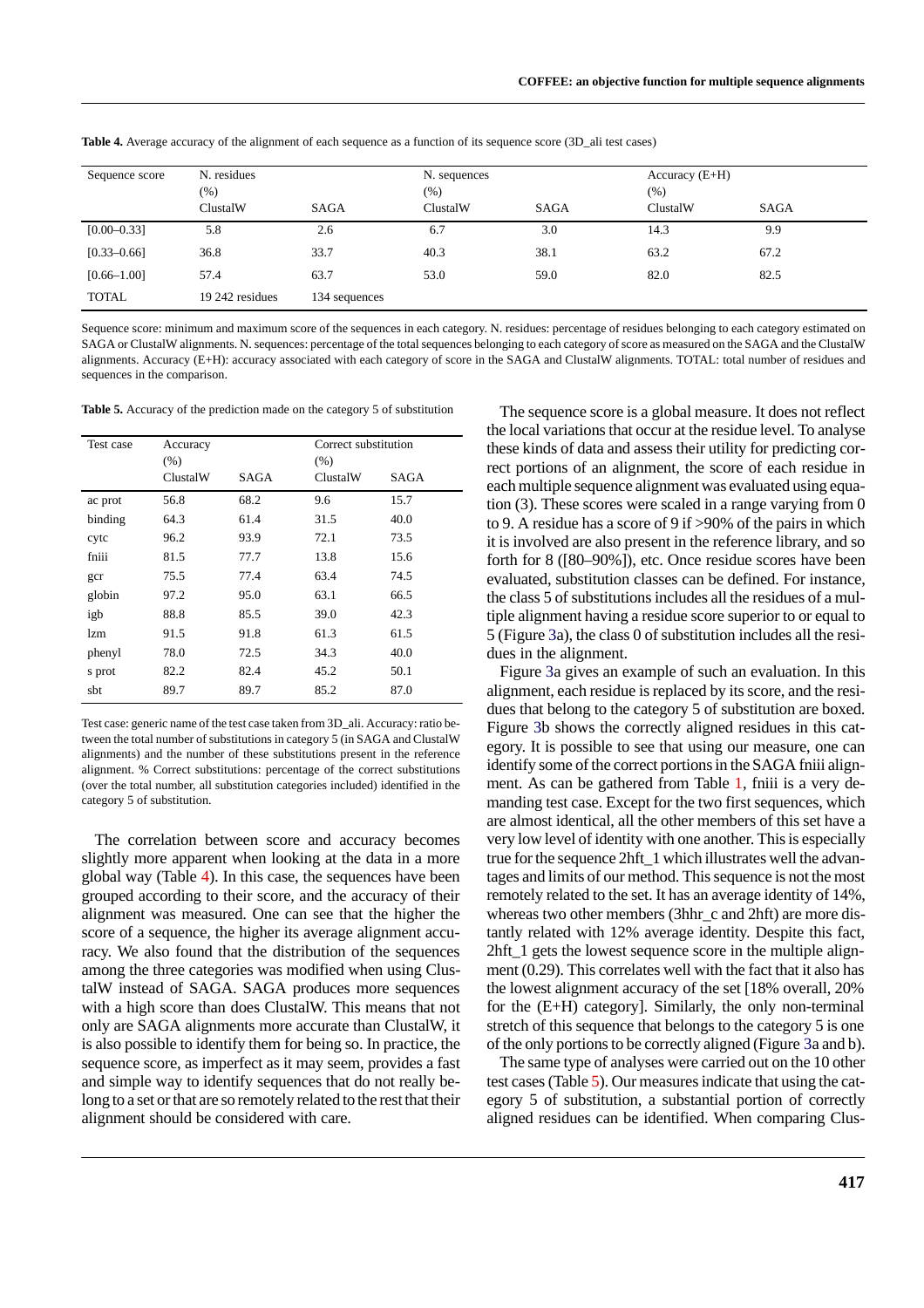

**Fig. 3.** Evaluation of the accuracy of the fniii test case (fibronectin type III family). (**a**) Sequences in the fniii test case were aligned by SAGA-COFFEE using a ClustalW library. The alignment obtained that way was evaluated locally. The sequences names are the PDB identifiers. The suffix \_1, \_2.. indicates that several portions of the same sequence have been used (cf. 3D\_ali for further details). In this alignment, each residue has been replaced by its score. The gray boxes indicate all the residues that belong to category 5 of substitution (i.e. having a score ≥5). The sequence score box lists the values measured on each sequence. (**b**) The accuracy in the category 5 of substitution (boxes) was evaluated by comparison with the reference alignment. Residues shadowed in gray in the boxes are correctly aligned to one another. Boxed residues not shadowed are not correctly aligned with each other or with the rest of the category 5 residues. Residues not contained in the boxes are not taken into account for this evaluation.

talW and SAGA, we found that more correct residues can be identified with SAGA. This improvement is sometimes achieved at the cost of a slightly lower accuracy (more false positives) in the SAGA alignments.

A global estimation was made to evaluate the accuracy that can be expected when using any of the 10 substitution categories on a SAGA alignment. The proportion of correct substitutions predicted that way was also measured. These results are presented in Figure 4a and b, respectively. Residues are grouped in three classes, depending on the score of the sequences in which they occur. Figure 4a confirms that high-scoring residues are usually correctly aligned (high accuracy). However, the higher the substitution category, the smaller the number of residues on which a prediction can be made, as shown in Figure 4b. These graphs confirm that the residue score can be used as a measure for predicting accuracy; they also indicate that the sequence score is informative when making a prediction on a residue.

# *Making a multiple structural alignment*

The analysis carried out with the ClustalW libraries represents only one possible application for the COFFEE function. Generally speaking, the COFFEE scheme allows the combination of the information contained by any reference library, regardless of the method used for its construction. To illustrate this fact, we show that it is possible to build a structure-based multiple sequence alignment when a library of high-quality pairwise structural alignments is available. We used COFFEE on two sets of proteins (vjs and ceo) using appropriate FSSP libraries.

It was impossible to improve significantly over FSSP for the ceo test case, made of endoglucanases and other related carbohydrate degradation enzymes. This can be explained by the fact that the FSSP alignment with the best DALI score (the one using 1ceo as a guide) already has a high level of consistency with the library (COFFEE score  $= 0.82$ ). This shows quite clearly in the fact that this alignment is 88% similar to the SAGA-COFFEE one.

The second set is made of amylases and other carbohydrate degradation enzymes. Table  $6$  is used to compare the SAGA-COFFEE alignment of these sequences with the corresponding FSSP pairwise-based multiple alignments. These results clearly indicate that the alignment produced by SAGA is better than any of the FSSP multiple alignments, regardless of the criterion used to evaluate this improvement (DALI score, consensus length or RMS). This result was to be expected since SAGA makes use of much more information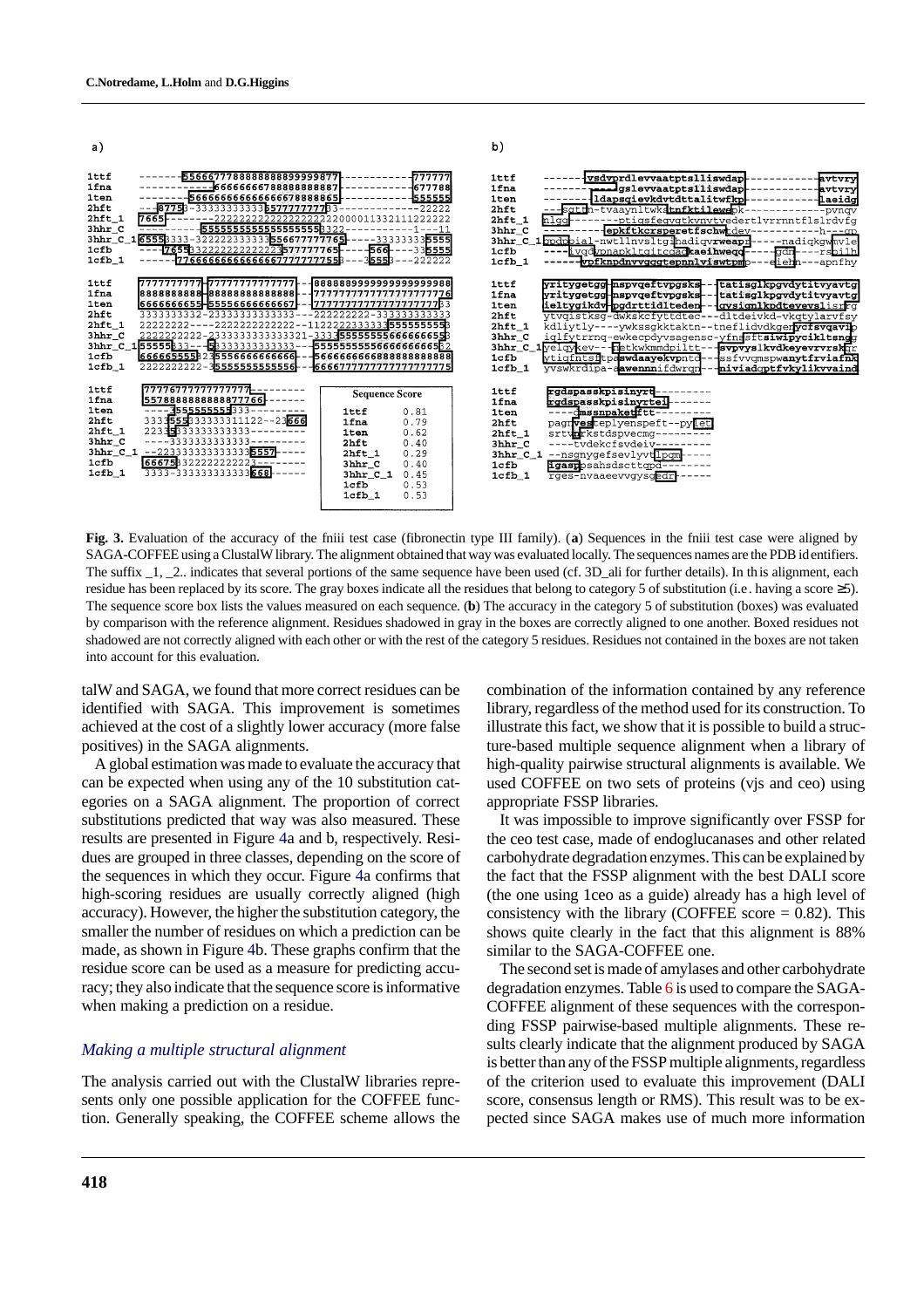

**Fig. 4.** Prediction of correctly aligned residues using the residue COFFEE score. (**a**) The accuracy of the alignments (number of correct substitutions in one of the categories divided by the total number of substitutions in this category) of each sequence was meas ured. To do so, sequences were divided into three groups, depending on their sequence score. The graph was made for each of the three groups. (**b**) For each sequence, the number of correct substitutions contained in each category was evaluated and divided by the overall number of substitutions involving that sequence. This value was plotted against the category of substitution.

than any of the FSSP alignments. In Table 6, entries are sorted according to the DALI score. This allows one to see that the DALI and COFFEE scores correlate well for the

FSSP alignments, and supports the idea that the COFFEE score is also a good indicator of the alignment quality when the library is based on structural alignments.

| Guide sequence     | Average DALI score | Average consensus length | Average RMS | <b>COFFEE</b> score |
|--------------------|--------------------|--------------------------|-------------|---------------------|
|                    |                    |                          | (A)         |                     |
| 2ebn               | 1152.6             | 186.5                    | 3.73        | 0.53                |
| 1 <sub>cnv</sub>   | 1205.2             | 196.4                    | 3.63        | 0.59                |
| 1vjs               | 1258.4             | 198.8                    | 3.62        | 0.50                |
| 1 <sub>ctn</sub>   | 1331.2             | 196.9                    | 3.53        | 0.60                |
| 1smd               | 1667.1             | 219.4                    | 3.40        | 0.65                |
| 2amg               | 1672.9             | 217.7                    | 3.42        | 0.67                |
| 2aaa               | 1766.8             | 224.9                    | 3.45        | 0.69                |
| 1pamA              | 1786.3             | 225.8                    | 3.30        | 0.70                |
| <b>SAGA-COFFEE</b> | 1860.0             | 230.9                    | 3.20        | 0.79                |

**Table 6.** Comparison of FSSP and SAGA multiple alignments

Guide sequence: sequence used as a guide in the FSSP multiple alignment (SAGA indicates the alignment obtained with SAGA-COFFEE). Average DALI score: average DALI score of each pair of sequences in the alignment. The table is sorted according to the values of these entries. Average consensus length: average of the number of residues superimposable by DALI in each pair of sequence. Average RMS: the average of the RMS values measured by DALI on each pair of the alignment in Ångströms. COFFEE score: score given by SAGA to the multiple alignments using the same library.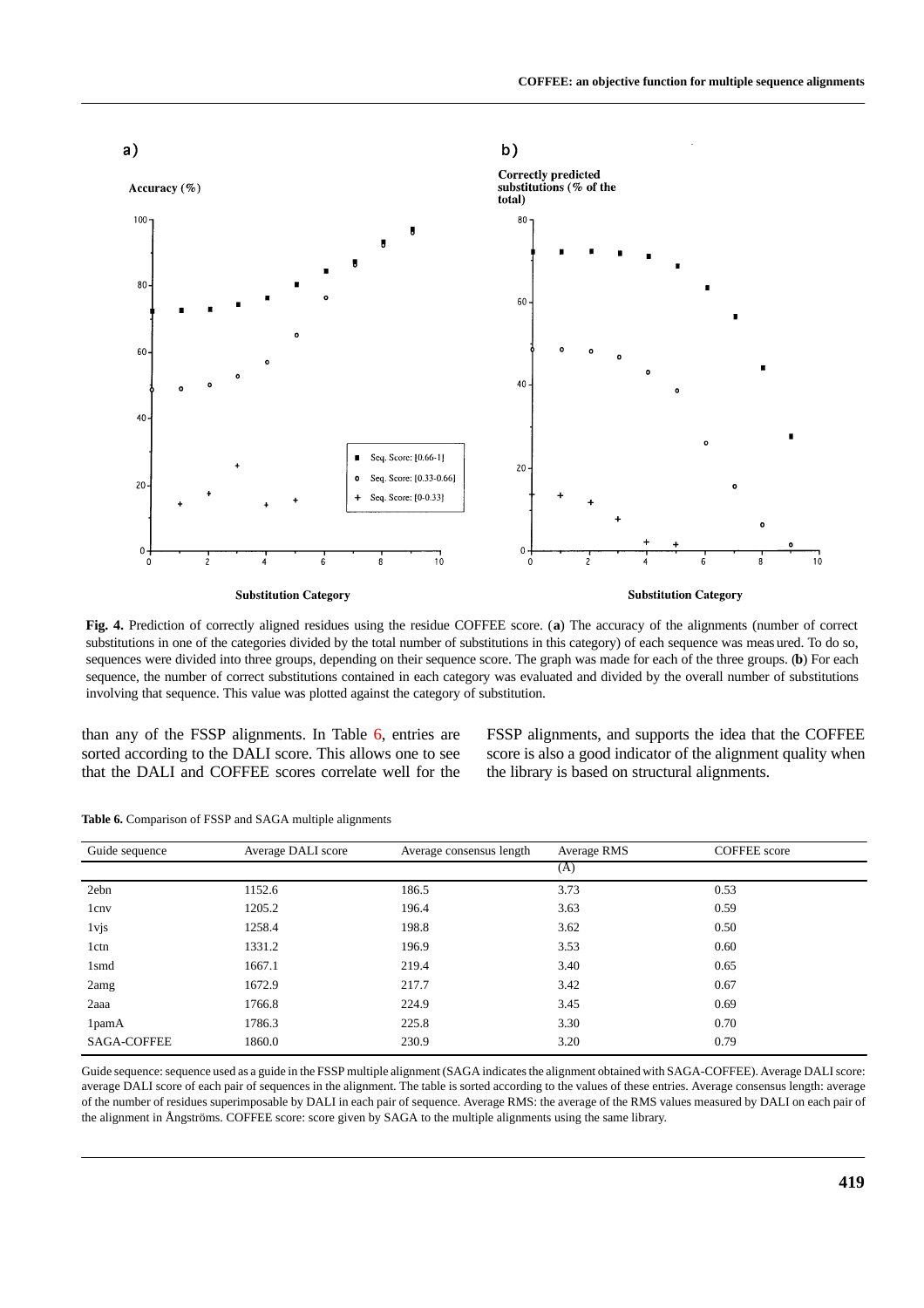In theory, we could have used the DALI score as an objective function, and optimized it with SAGA. In such a context, DALI would be used to evaluate all the pairwise projections in order to give a score similar to the one shown in the 'DALI score' column of Table 6. However, this is not possible in practice because the computation of a DALI score is much more expensive than the evaluation of a COFFEE score. DALI score used on a multiple alignment is quadratic with the number of sequences and quadratic with the length of the alignment. The COFFEE score is also quadratic with the number of sequences, but only linear with the length of the alignment. In consequence, even if we were to assume a global DALI score to be biologically more realistic than the FSSP library-based COFFEE score, COFFEE still appears as a good trade-off between approximating DALI and saving on computational cost.

## **Discussion**

In this work, we show that alignments can be evaluated for their MWT score using the COFFEE function and subsequently optimized with the genetic algorithm package SAGA. Given a heterogeneous, non-consistent collection of pairwise alignments, one can extract the corresponding multiple alignment with COFFEE and SAGA.

We have shown here that the SAGA-COFFEE scheme outperforms most of the commonly used alternative packages when applied to sequences having low levels of identity. The comparison made with other global optimization techniques such as SAGA-MSA and PRRP indicates that the method is not only better because it does a global optimization, but also probably because of the way it uses information, filtering some of the noise through the library of pairwise alignments. The weighting scheme also plays a role in this improvement. It helps turning the relationship between the sequences into some of the constraints that define the optimal alignment. It is because all these constraints (library and weights) are unlikely to be consistent that the genetic algorithm strategy proves to be a very appropriate mean of optimization. There is little doubt that the performances of our method will also depend on the relationship between the sequences. Sets with a lot of intermediate sequences (i.e. a dense phylogenetic tree) are likely to lead to more accurate alignments. However, the fact that COFFEE proves able to deal with sequences having a very low level of identity is quite encouraging regarding the robustness of the method.

One of the main advantages of the COFFEE strategy is the flexibility given to the user for defining the library. Here, by using two completely different pairwise alignment methods, we managed to produce high-quality multiple alignments in both cases. This is interesting, but constitutes only a first step. The structure of the libraries we have been using is very simple. They only rely on an 'all-against-all' comparison using one type of pairwise alignment algorithm per library. In practice, this scheme can easily be extended to much more complex library structures.

It is common sense to have a higher confidence in results that can be reproduced using independent methods. Some prediction methods rely on this type of assumption, such as the block definition strategy described by Henikoff *et al.* (1995).These methods usually limit themselves to identifying highly conserved patterns among a set of solutions. With the COFFEE strategy, we go much further and make it possible to find a consensus solution whatever the number of constraints and whatever their relative compatibility. Of course, it is not enough for a solution to exist, one also needs to know how accurate this solution is. In this work, we have shown that the level of consistency of a solution is a good indicator of such accuracy.

This accuracy prediction constitutes the other main aspect of the COFFEE function. Several methods have been proposed that attempt to predict correct portions of a pairwise alignment given a set of sub-optimal alignments (Gotoh, 1990; Vingron and Argos, 1990; Mevissen and Vingron, 1996). Using these methods, libraries could be designed with large numbers of sub-optimal alignments. Here again, the difference between the COFFEE method and other previously proposed approaches is that not only is it possible to predict the correct portions in an alignment, but it is also possible to optimize a multiple alignment for having as many reliable regions as possible.

SAGA-COFFEE still needs to be improved on several accounts. For instance, further approaches will involve the definition of more complex libraries that will hopefully lead to more meaningful consistency indices. The main source of inspiration when doing so will be the work done on pairwise alignment stability (Mevissen and Vingron, 1996). The other direction we plan to take has to do with the combination of scoring schemes. We have seen here that there is no uniform solution to the multiple sequence alignment problem. For this reason, it would make sense to generate libraries containing alternative alignments made by all the available methods (PRRP, ClustalW, HMM, etc.). COFFEE could then be used to merge this information and hopefully extract the best of each alignment. This will require some improvement of the COFFEE function and its adaptation to highly redundant library. Another crucial aspect will be increasing the efficiency of the algorithm. At present, SAGA-COFFEE is an extremely slow method; however, we hope to improve on this by using a more appropriate type of seeding.

Finally, another important aspect of our approach will involve the refinement of the method used here for building multiple structural alignments. The project will be based on a procedure similar to the one described above: the design of more efficient weights and an attempt to use the alternative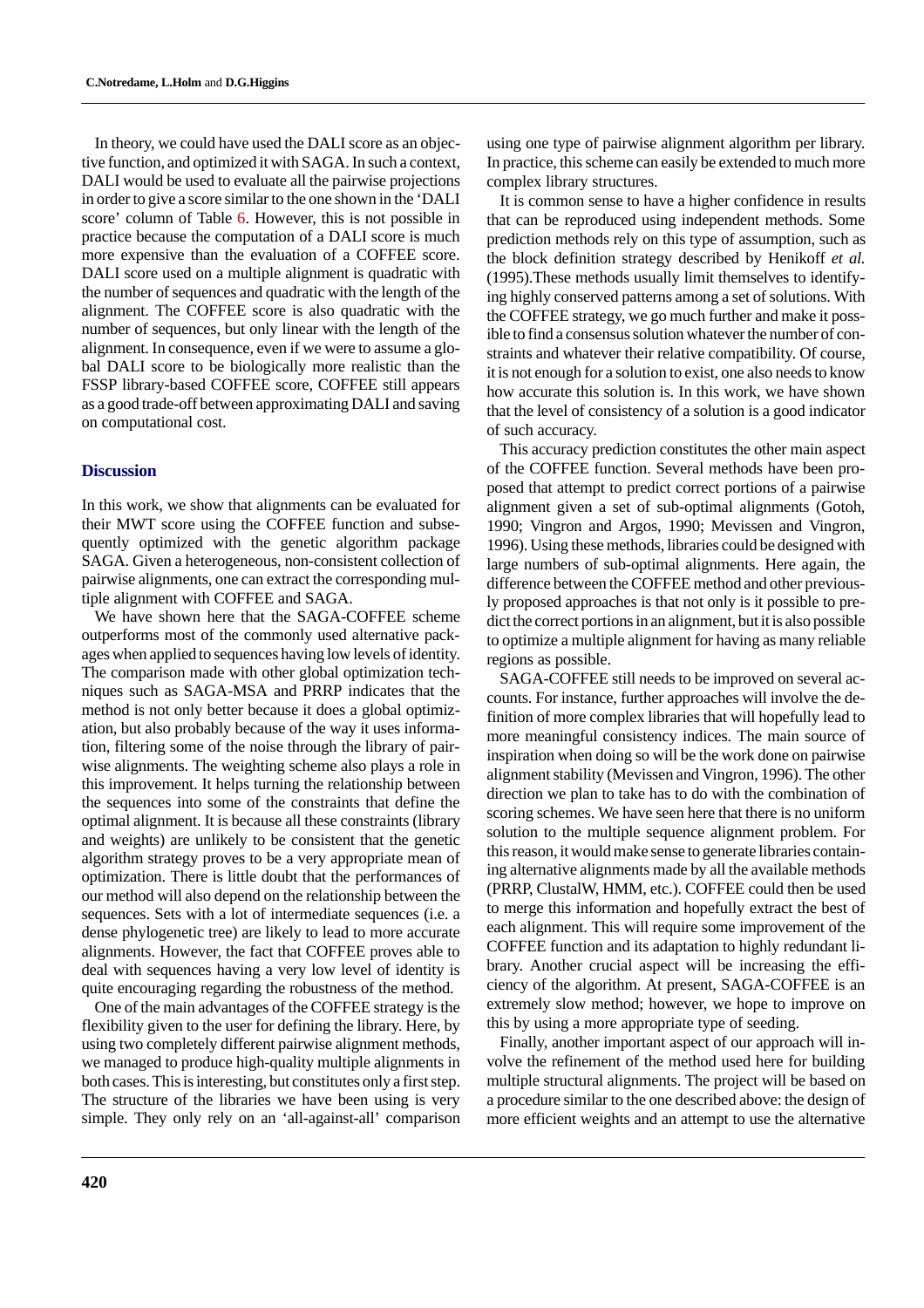structural alignments that can be produced by the DALI method, using a wider range of DALI test cases.

#### **Acknowledgements**

The authors wish to thank Miguel Andrade and Thure Etzold for very useful comments and corrections. They also wish to thank the referees for their useful remarks and interesting suggestions.

# **References**

- Altschul,S.F. (1989) Gap costs for multiple sequence alignment. *J. Theor. Biol.*, **138**, 297–309.
- Altschul,S.F. and Erickson,B.W. (1986) Optimal sequence alignment using affine gap costs. *Bull. Math. Biol.*, **48**, 603–616.
- Altschul,S.F., Carroll,R.J. and Lipman,D.J. (1989) Weights for data related by a tree. *J. Mol. Biol.*, **207**, 647–653.
- Bucher,P. and Hofmann,K. (1996) A sequence similarity search algorithm based on a probabilistic interpretation of an alignment scoring system. In *Fourth International Conference on Intelligent Systems for Molecular Biology.* AAAI Press, St Louis, MO.
- Carrillo,H. and Lipman,D.J. (1988) The multiple sequence alignment problem in biology. *SIAM J. Appl. Math.*, **48**, 1073–1082.
- Davis,L. (1991) *The Handbook of Genetic Algorithms*. Van Nostrand Reinhold, New York.
- Dayhoff,M.O. (1978) *Atlas of Protein Sequence and Structure*. National Biomedical Research Foundation, Washington, DC.
- Eddy,S.R. (1995) Multiple alignment using hidden Markov models. In *Third International Conference on Intelligent Systems for Molecular Biology (ISMB)*, Cambridge, England. AAAI Press, Menlo Park, CA.
- Feng,D.-F. and Doolittle,R.F. (1987) Progressive sequence alignment as a prerequisite to correct phylogenetic trees. *J. Mol. Evol.*, **25**, 351–360.
- Godzik,A. and Skolnik,J. (1994) Flexible algorithm for direct multiple alignment of protein structures and sequences. *Comput. Applic. Biosci.*, **10**, 587–596.
- Goldberg,D.E. (1989) *Genetic Algorithms in Search, Optimization, and Machine Learning*. Addison-Wesley, New York.
- Gotoh,O. (1990) Consistency of optimal sequence alignments. *Bull. Math. Biol.*, **52**, 509–525.
- Gotoh,O. (1996) Significant improvement in accuracy of multiple protein sequence alignments by iterative refinements as assessed by reference to structural alignments. *J. Mol. Biol.*, **264**, 823–838.
- Gribskov,M., McLachlan,M. and Eisenberg,D. (1987) Profile analysis: Detection of distantly related proteins. *Proc. Natl Acad. Sci. USA*, **84**, 4355–4358.
- Henikoff,S. and Henikoff,J.G. (1992) Amino acid substitution matrices from protein blocks. *Proc. Natl Acad. Sci. USA*, **89**, 10915–10919.
- Henikoff,S., Henikoff,J., Alford,W. and Pietrokovsky,S. (1995) Automated construction and graphical representation of blocks from unaligned sequences. *Gene*, **163**, GC17–26.
- Higgins,D.G. and Sharp,P.M. (1988) CLUSTAL: a package for performing multiple sequence alignment on a microcomputer. *Gene*, **73**, 237–244.
- Holm,L. and Sander,C. (1993) Protein structure comparison by alignment of distance matrices. *J. Mol. Biol.*, **233**, 123–138.
- Holm,L. and Sander,C. (1996a) Alignment of three-dimensional protein structures: network server for database searching. *Methods Enzymol.*, **266**, 653–662.
- Holm,L. and Sander,C. (1996b) The FSSP database: fold classification based on structure-structure alignment of proteins. *Nucleic Acids Res.*, **24**, 206–210.
- Hughey,R. and Krogh,A. (1996) Hidden Markov models for sequence analysis: extension and analysis of the basic method. *Comput. Applic. Biosci.*, **12**, 95–107.
- Ishikawa,M., Toya,T., Hoshida,M., Nitta,K., Ogiwara,A. and Kanehisa,M. (1993a) Multiple sequence alignment by parallel simulated annealing. *Comput. Applic. Biosci.*, **9**, 267–273.
- Ishikawa,M., Toya,T. and Tokoti,Y. (1993b) Parallel iterative aligner with genetic algorithm. In *Artificial Intelligence and Genome Workshop, 13th International Conference on Artificial Intelligence*, Chambery, France.
- Kececioglu,J.D. (1993) The maximum weight trace problem in multiple sequence alignmnet. *Lecture Notes Comput. Sci.*, **684**, 106–119.
- Kim,J., Pramanik,S. and Chung,M.J. (1994) Multiple sequence alignment using simulated annealing. *Comput. Applic. Biosci.*, **10**, 419–426.
- Krogh,A. and Mitchison,G. (1995) Maximum entropy weighting of aligned sequences of proteins or DNA. In *Third International Conference on Intelligent Systems for Molecular Biology (ISMB)*, Cambridge, England. AAAI Press, Menlo Park, CA.
- Lipman,D.J., Altschul,S.F. and Kececioglu,J.D. (1989) A tool for multiple sequence alignment. *Proc. Natl Acad. Sci. USA*, **86**, 4412–4415.
- Mevissen,H.T. and Vingron,M. (1996) Quantifying the local reliability of a sequence alignment. *Protein Eng.*, **9**, 127–132.
- Morgenstern,B., Dress,A. and Wener,T. (1996) Multiple DNA and protein sequence based on segment-to-segment comparison. *Proc. Natl Acad. Sci. USA*, **93**, 12098–12103.
- Needleman,S.B. and Wunsch,C.D. (1970) A general method applicable to the search for similarities in the amino acid sequence of two proteins. *J. Mol. Biol.*, **48**, 443–453.
- Notredame,C. and Higgins,D.G. (1996) SAGA: sequence alignment by genetic algorithm. *Nucleic Acids Res.*, **24**, 1515–1524.
- Notredame,C., O'Brien,E.A. and Higgins,D.G. (1997) RAGA: RNA sequence alignment by genetic algorithm. *Nucleic Acids Res.*, **25**, 4570–4580.
- Pascarella,S. and Argos,P. (1992) A data bank merging related protein structures and sequences. *Protein Eng.*, **5**, 121–137.
- Rost,B. (1997) AQUA Server. http://www.ebi.ac.uk/∼rost/Aqua/ aqua.html
- Sibbald,P.R. and Argos,P. (1990) Weighting aligned protein or nucleic acid sequences to correct for unequal representation. *J. Mol. Biol.*, **216**, 813–818.